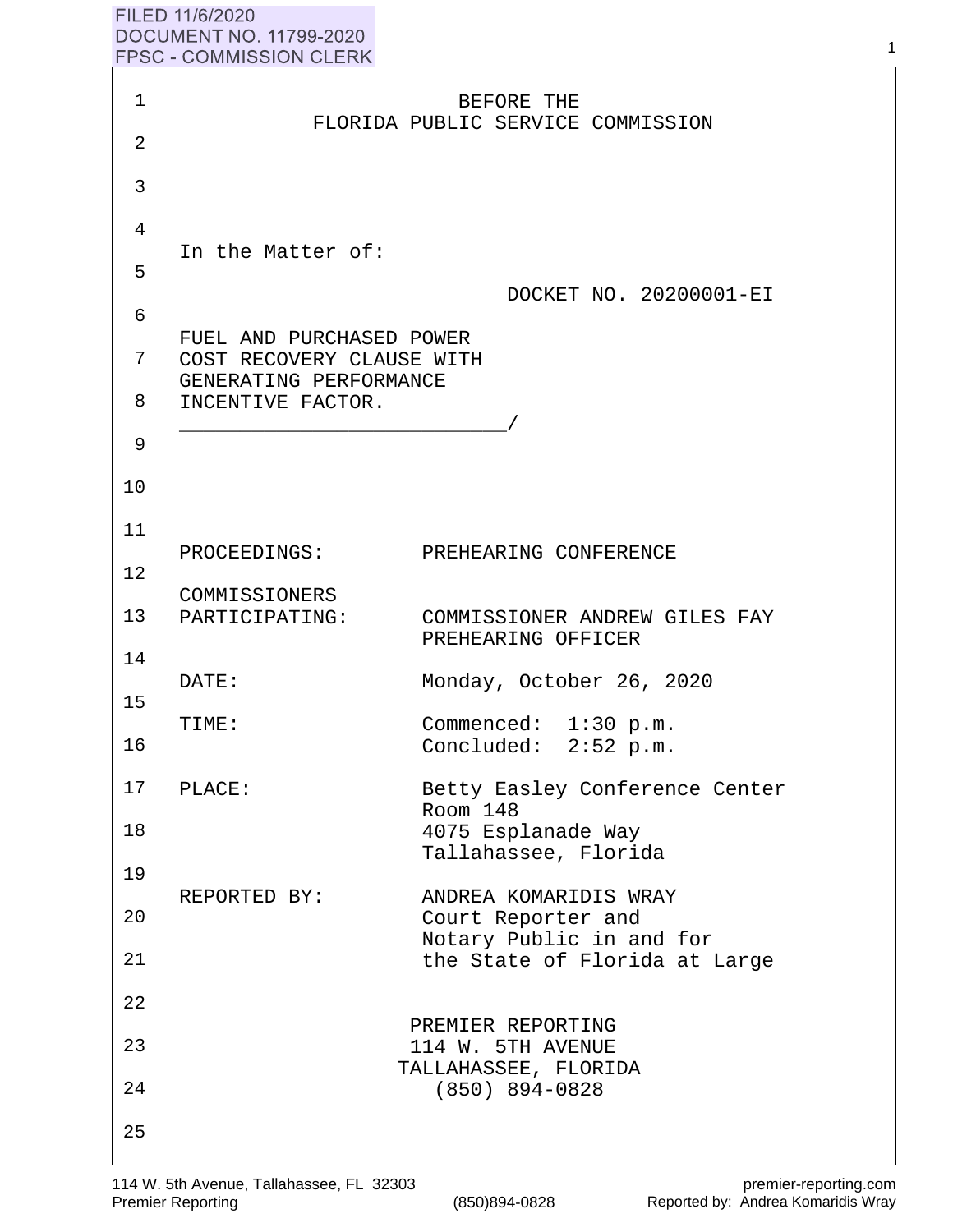APPEARANCES:

 MATTHEW R. BERNIER, ESQUIRE, 106 East College Avenue, Suite 800, Tallahassee, Florida 32301-7740; and DIANNE M. TRIPLETT, ESQUIRE, 299 First Avenue North, St. Petersburg, Florida 33701, appearing on behalf of Duke Energy Florida, LLC. MARIA J. MONCADA, WADE R. LITCHFIELD, and DAVID M. LEE, ESQUIRES, 700 Universe Boulevard, Juno Beach, Florida 33408-0420, appearing on behalf of Florida Power & Light Company. BETH KEATING, ESQUIRE, Gunster, Yoakley & Stewart, P.A., 215 South Monroe Street, Suite 601, Tallahassee, Florida 32301-1839, appearing on behalf of Florida Public Utilities Company. RUSSELL A. BADDERS, ESQUIRE, One Energy Place, Pensacola, Florida 32520-0100; MARIA J. MONCADA, ESQUIRE, 700 Universe Boulevard, Juno Beach, Florida 33408-0420, appearing on behalf of Gulf Power Company. JAMES D. BEASLEY, J. JEFFRY WAHLEN, and MALCOLM N. MEANS, ESQUIRES, Ausley & McMullen, Post Office Box 391, Tallahassee, Florida 32302, appearing on behalf of Tampa Electric Company.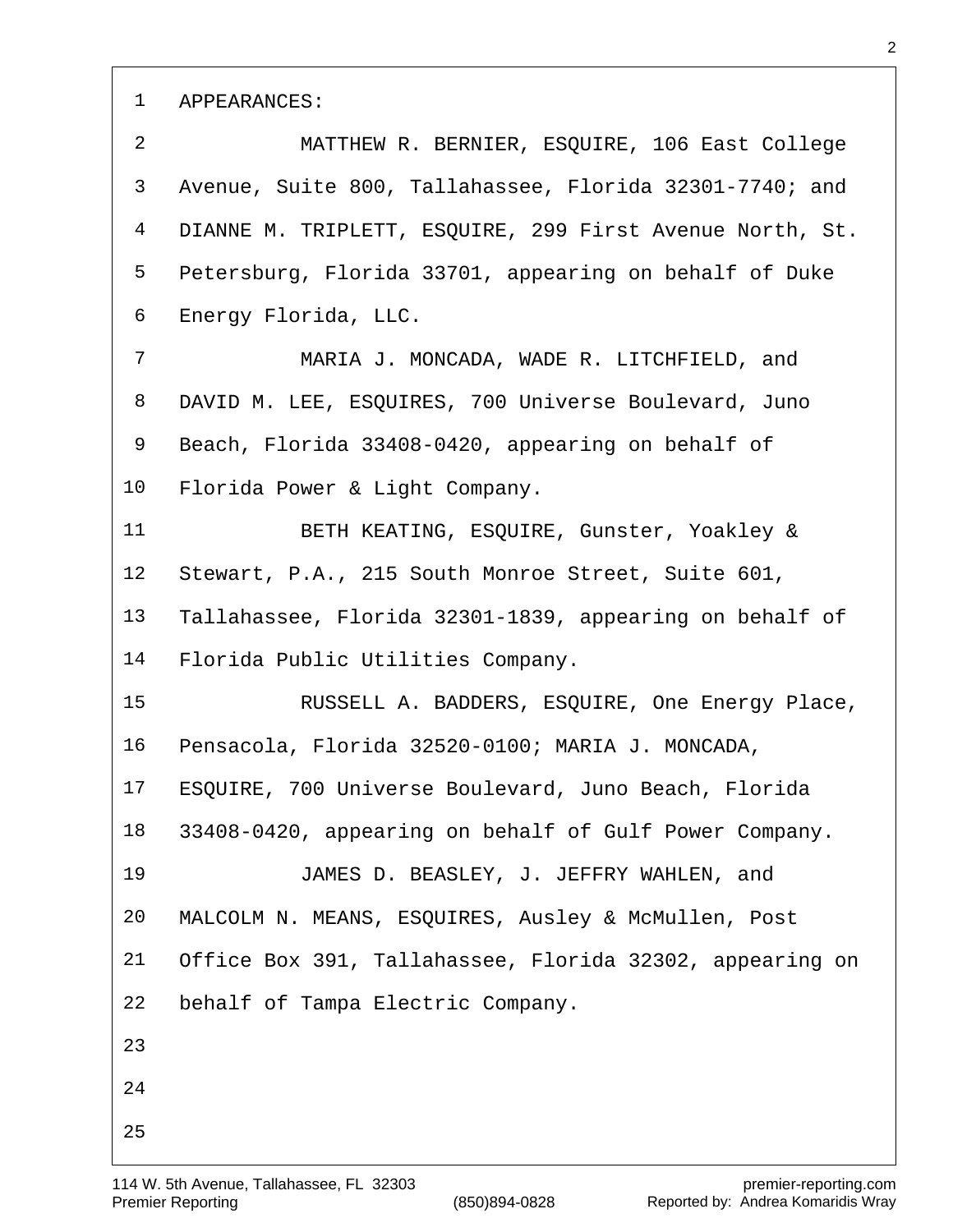1 APPEARANCES (CONTINUED):

| $\overline{a}$ | J.R. KELLY, PUBLIC COUNSEL; CHARLES REHWINKEL,          |
|----------------|---------------------------------------------------------|
| 3              | DEPUTY PUBLIC COUNSEL; and PATRICIA A. CHRISTENSEN,     |
| 4              | STEPHANIE A. MORSE, A. MIREILLE FALL-FRY, and THOMAS    |
| 5              | (TAD) DAVID, , ESQUIRES, Office of Public Counsel, c/o  |
| 6              | The Florida Legislature, 111 W. Madison Street, Room    |
| 7              | 812, Tallahassee, Florida 32399-1400, appearing on      |
| 8              | behalf of the Citizens of the State of Florida.         |
| 9              | JON C. MOYLE, JR., and KAREN A. PUTNAL,                 |
| 10             | ESQUIRES, Moyle Law Firm, P.A., The Perkins House, 118  |
| 11             | North Gadsden Street, Tallahassee, Florida 32301,       |
| 12             | appearing on behalf of Florida Industrial Power Users   |
| 13             | Group.                                                  |
|                |                                                         |
| 14             | JAMES W. BREW and LAURA WYNN BAKER, ESQUIRES,           |
| 15             | Stone Mattheis Xenopoulos & Brew, PC, 1025 Thomas       |
| 16             | Jefferson Street, NW, Eighth Floor, West Tower,         |
| 17             | Washington, DC 20007, appearing on behalf of White      |
| 18             | Springs Agricultural Chemicals, Inc. d/b/a PCS          |
| 19             | Phosphate - White Springs.                              |
| 20             | SUZANNE BROWNLESS, ESQUIRE, FPSC General                |
| 21             | Counsel's Office, 2540 Shumard Oak Boulevard,           |
| 22             | Tallahassee, Florida 32399-0850, appearing on behalf of |
| 23             | the Florida Public Service Commission Staff.            |
| 24             |                                                         |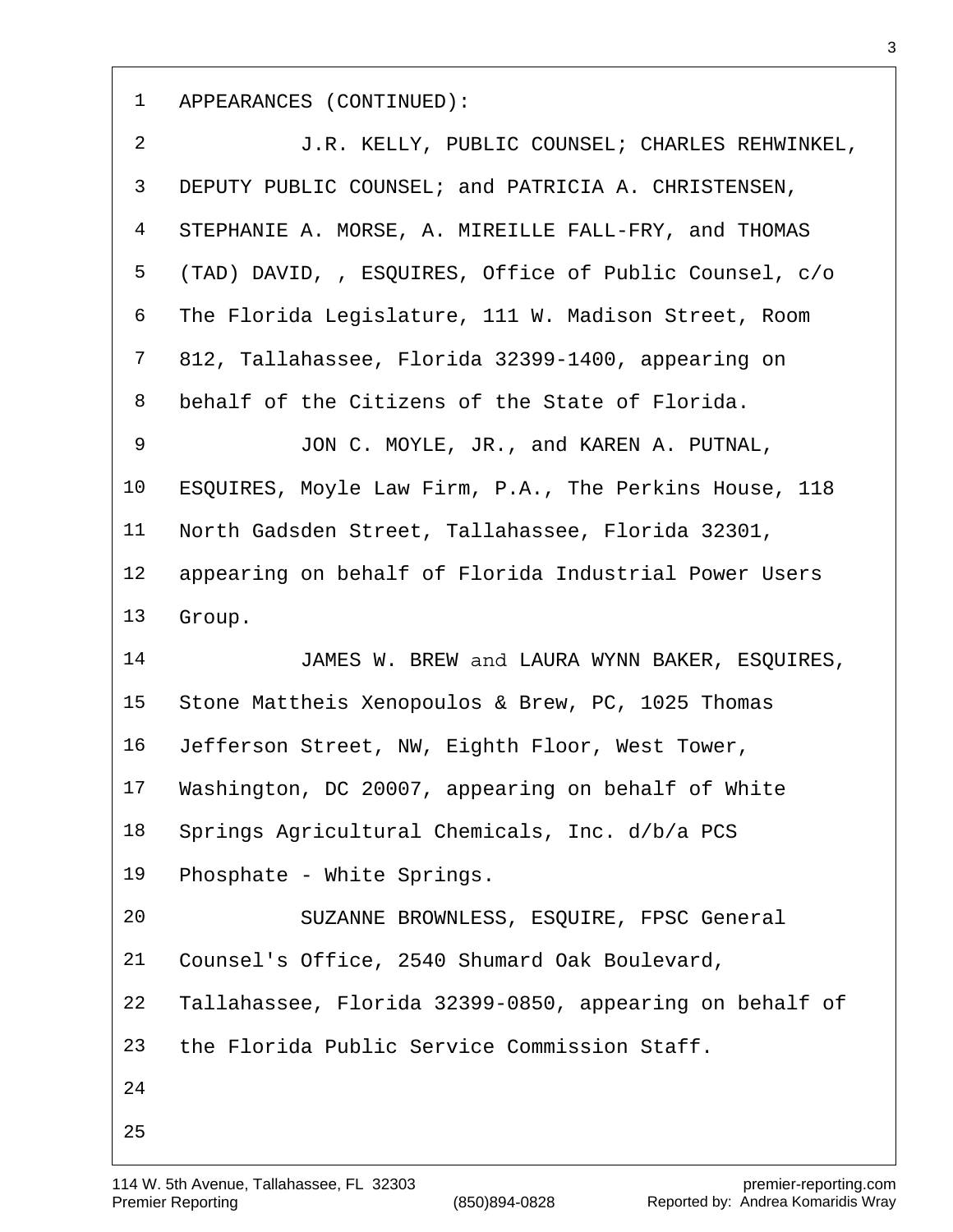| $\mathbf{1}$   | APPEARANCES (CONTINUED):                               |
|----------------|--------------------------------------------------------|
| $\overline{2}$ | KEITH HETRICK, GENERAL COUNSEL; MARY ANNE              |
| $\mathsf{3}$   | HELTON, DEPUTY GENERAL COUNSEL, Florida Public Service |
| $\overline{4}$ | Commission, 2540 Shumard Oak Boulevard, Tallahassee,   |
| 5              | Florida 32399-0850, Advisor to the Florida Public      |
| 6              | Service Commission.                                    |
| $\overline{7}$ |                                                        |
| 8              |                                                        |
| 9              |                                                        |
| 10             |                                                        |
| 11             |                                                        |
| 12             |                                                        |
| 13             |                                                        |
| 14             |                                                        |
| 15             |                                                        |
| 16             |                                                        |
| $17$           |                                                        |
| $18\,$         |                                                        |
| 19             |                                                        |
| $2\,0$         |                                                        |
| $21\,$         |                                                        |
| $2\sqrt{2}$    |                                                        |
| 23             |                                                        |
| 24             |                                                        |
| 25             |                                                        |

 $\sqrt{2}$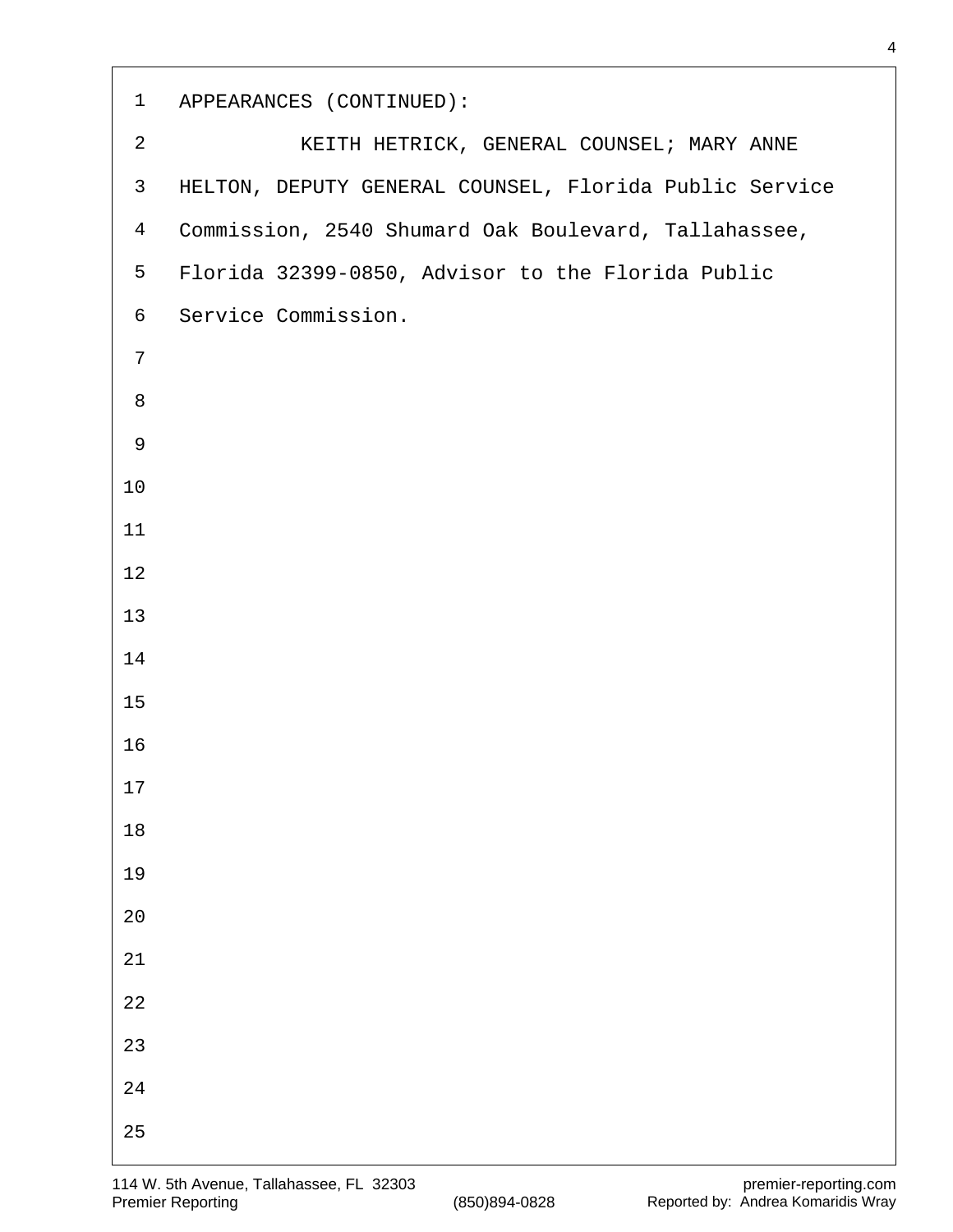P R O C E E D I N G S COMMISSIONER FAY: Thank you for waiting patiently, Ms. Brownless. You've got the end. We've already read the notice for this docket. So, preliminary matters? MS. BROWNLESS: Yes, sir, but not at this time. COMMISSIONER FAY: Okay. Similar to the other dockets, we'll move through the draft prehearing order. Please interject if there's something you'd 11 like to speak on. We will start with the Sections I, II, and III, case background, conduct of proceedings, and jurisdiction. Section IV, procedure for handling confidential information. Section V, prefiled testimony and exhibits, witnesses. MS. BROWNLESS: Yes, sir. At this time, a time will need to be set for witness summaries. COMMISSIONER FAY: And I -- it's pretty standard for the Commission to set three minutes. So, without any objection, we -- I would set that in the hearing -- in the prehearing order. MS. BROWNLESS: Thank you.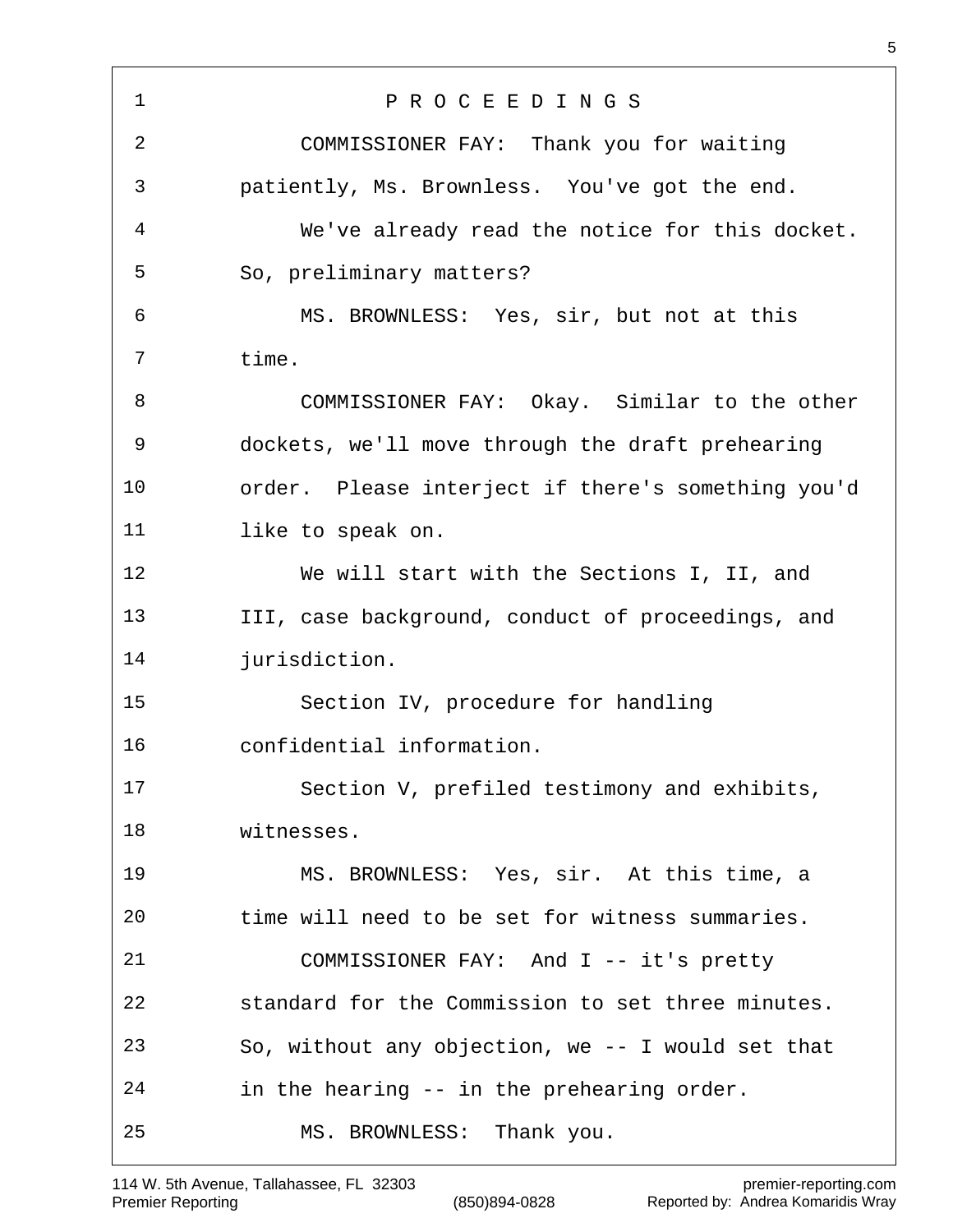COMMISSIONER FAY: Order of witnesses. MS. BROWNLESS: Yes, sir. We are not aware of any changes in the order of witnesses. COMMISSIONER FAY: Okay. Great. And can we address which witnesses could be excused for this? MS. BROWNLESS: Yes, sir. My understanding is that parties have agreed that all Gulf and TECO witnesses -- and that would be Mr. Hume, Rote for Gulf, and Sizemore, Cain, Smith, and Heisey for TECO, as well as staff witness Dobiac can be excused, their testimony inserted into the record as though read, and their exhibits entered into the record. This is reflected in the draft prehearing order circulated to the parties. We would like to confirm with the parties at 16 this time that they agree. COMMISSIONER FAY: Well, I guess, we'll start with Gulf. Can you confirm the stipulated witnesses -- excuse me -- those excused witnesses. MS. MONCADA: Gulf is in agreement. This is Maria Moncada. Thank you. COMMISSIONER FAY: Great. Thank you. And TECO? MR. MEANS: Tampa Electric is in agreement. Thank you.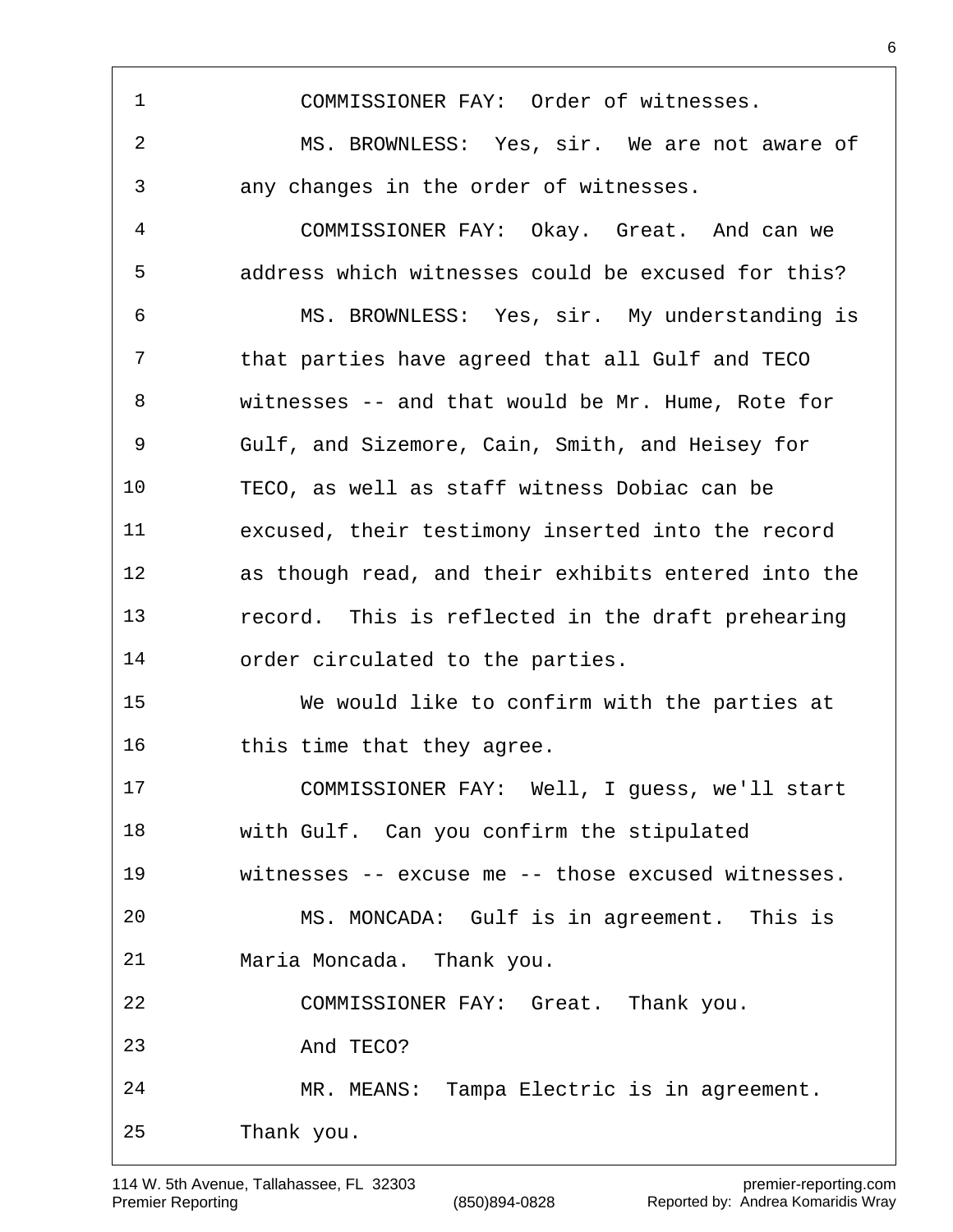COMMISSIONER FAY: Okay. Great. MS. BROWNLESS: Also, parties (technical interruption) -- COMMISSIONER FAY: Yeah, and just -- just to clarify, additional to any -- any other intervenors are -- this would be the time to object if -- if 7 the -- if you had an issue with the witness being excused. MS. CHRISTENSEN: Yeah, this is Patti Christensen with OPC. No objection to the stipulation of the witness testimony by the parties. I'm willing -- willing to accommodate that stipulation. COMMISSIONER FAY: Okay. Great. Thank you. Ms. Brownless, so that -- will that leave us here with any other witnesses that could be excused? 18 MS. BROWNLESS: Yes. We will, of course, check with the Commissioners to make sure Commissioners have no questions. As to other witnesses, parties are working on stipulations at this time, and may result in other witnesses being excused. We think there may be agreement that all FP&L witnesses, with the exception of Witness Coffey, can be stipulated.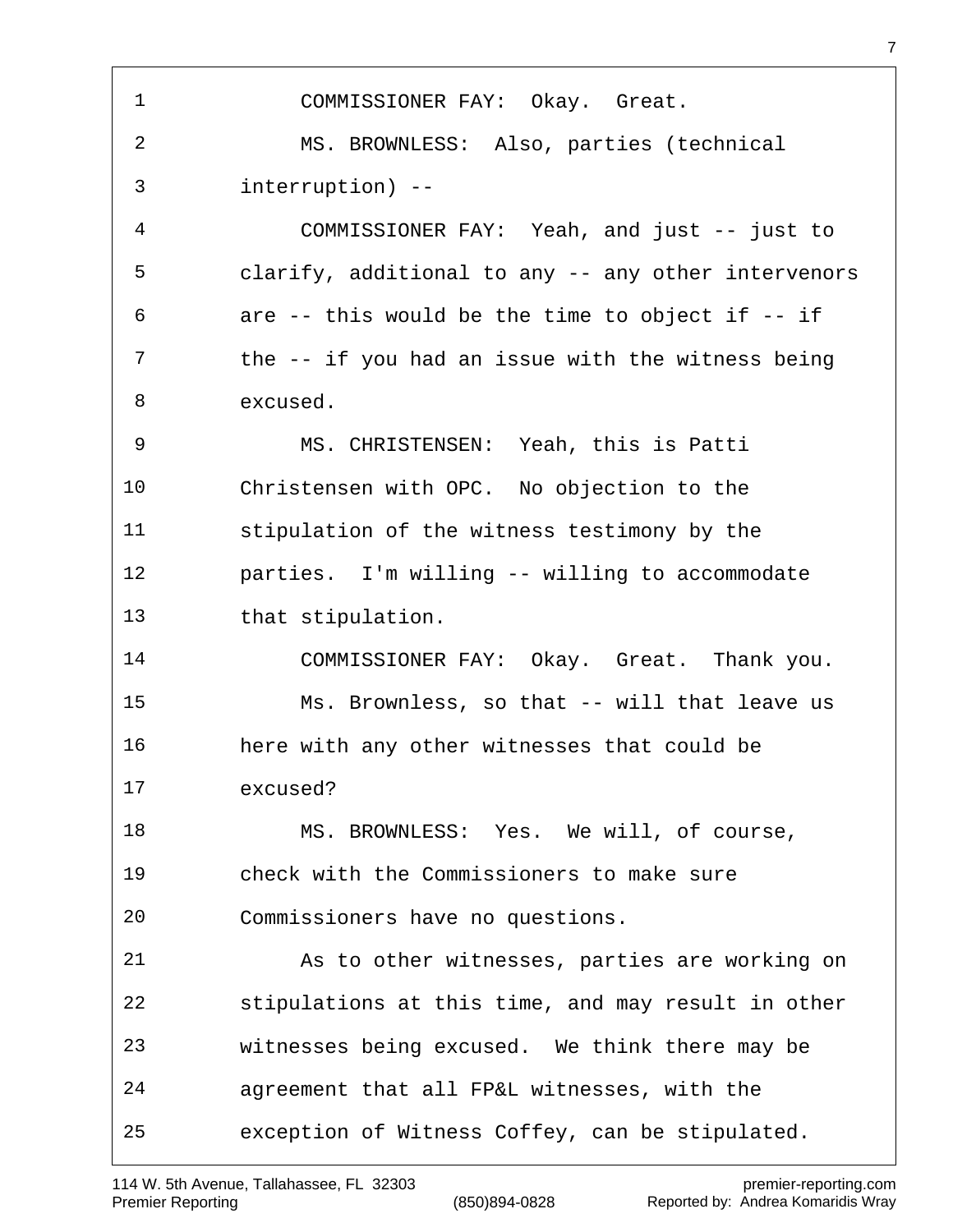And that would be Witnesses Deaton, Yupp -- MS. HELTON: Commissioner and Ms. Brownless -- I'm sorry. The court reporter is asking me to remind everyone to speak up a little bit. She's having a hard time hearing everyone. COMMISSIONER FAY: Got to lean into these new mics. 8 MS. BROWNLESS: Is that better? 9 COMMISSIONER FAY: I -- we'll -- we'll verify. Maybe just speak up just a little bit, Ms. -- MS. BROWNLESS: Okay. I'll go back. COMMISSIONER FAY: -- Brownless. Thank you. MS. BROWNLESS: Parties are working on stipulations at this time which may result in other witnesses being excused. I think there may be agreement that all FP&L witnesses, with the exception of Witness Coffey, can be stipulated. And that would be Deaton, Yupp, Rote, Fuentes, and Anderson. Can the parties verify, please? COMMISSIONER FAY: This would be the opportunity to verify that those witnesses can be stipulated for FPL. MS. MONCADA: Maria Moncada for FPL. That works for FPL.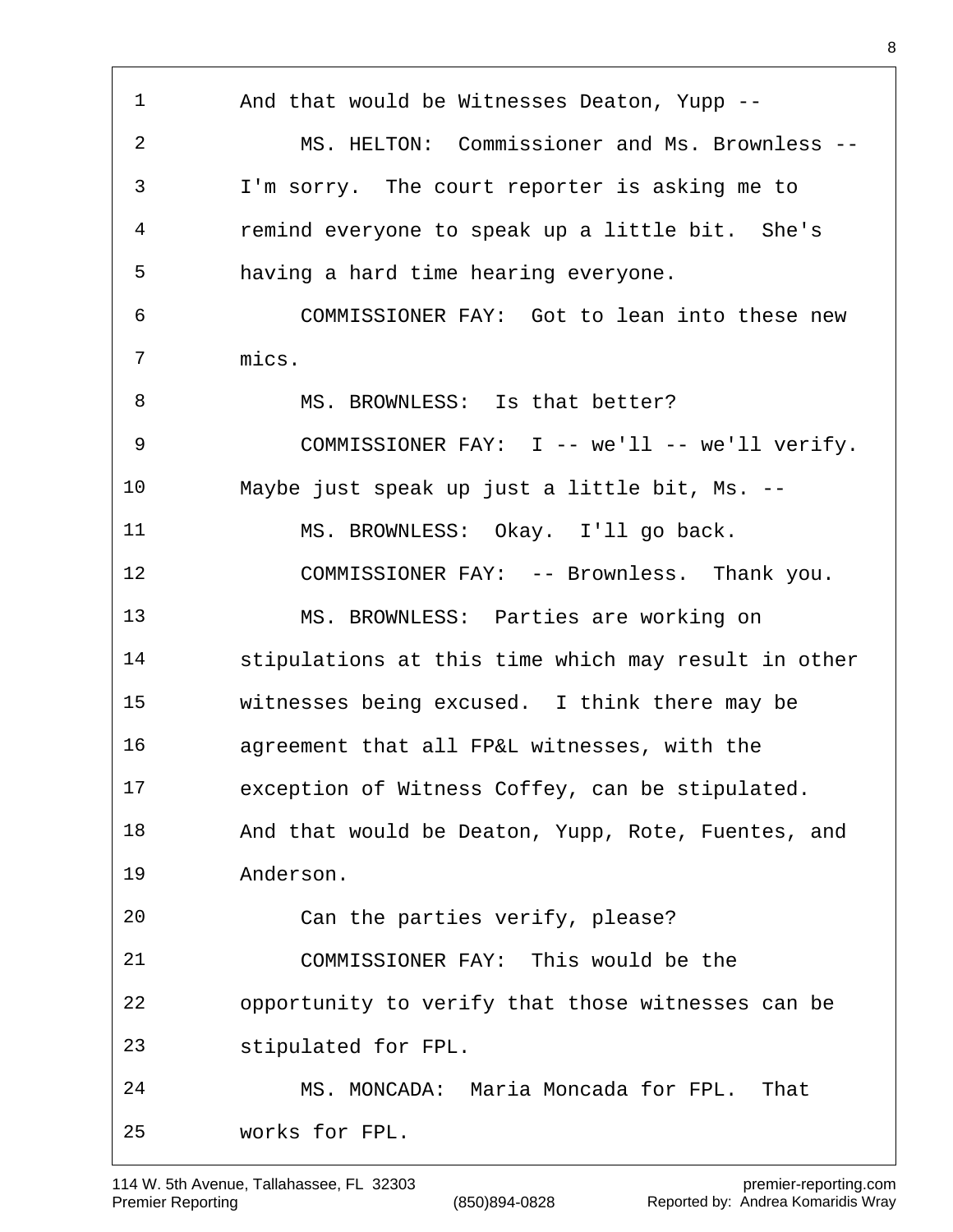COMMISSIONER FAY: Okay. Any objection to that? Okay. Ms. Brownless, anything additional? MS. BROWNLESS: FPUC has provided new numbers for its issues on October 21 and made a second revision to its numbers on October 22nd based on the Commission's approval of its stipulation and settlement in Docket No. 20190156-EI. This is in our issue list, Issue No. 3A. At this time, are the parties willing to stipulate to FPUC's numbers? These numbers are correctly stated in the draft prehearing order you received. And its witnesses Curtis Young and Mark Cutshaw. COMMISSIONER FAY: Okay. Thank you. Any objections to these numbers? MS. KEATING: Commissioner, this is Beth Keating for FPUC. No objection from FPUC. COMMISSIONER FAY: Okay. Thank you. MR. REHWINKEL: Commissioner, from the Public Counsel's standpoint, the language that we have provided regarding accommodating Type 2 stipulations would apply to this language -- these numbers as well. COMMISSIONER FAY: Okay. Ms. Brownless, any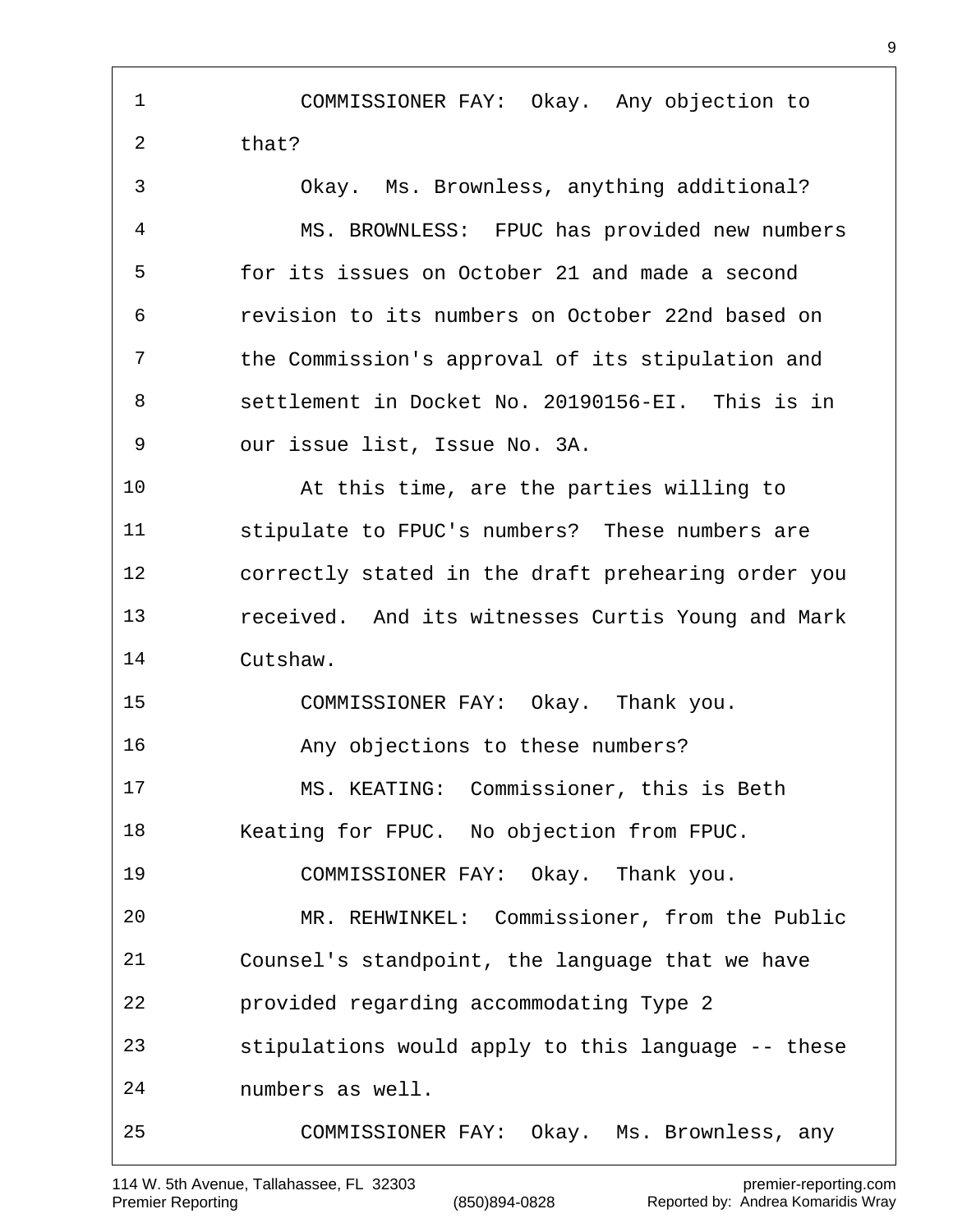others? 2 MS. BROWNLESS: Mr. Moyle and -- COMMISSIONER FAY: I guess, any other parties have an objection to that? No? Great. Thank you. MS. BROWNLESS: Finally, it's our understanding that the Office of Public Counsel would like to cross-examine DEF Witness Menendez, but appears that the OPC does not wish to cross- examine DEF Witness Lewter. 11 Is that correct, OPC? 12 MR. REHWINKEL: That is correct. And I -- I believe at least one other party would want to cross-examine Mr. Menendez, but we are not going to be crossing any other witness than Coffey and Menendez in this docket. 17 MS. BROWNLESS: Okay. COMMISSIONER FAY: Okay. Can we have the party who -- who does have issue with that speak up? MR. MOYLE: Yes, FIPUG -- FIPUG would reserve its right to ask questions of the witness. MS. BROWNLESS: Of Witness Lewter? MR. MOYLE: The two that F- -- that OPC identified.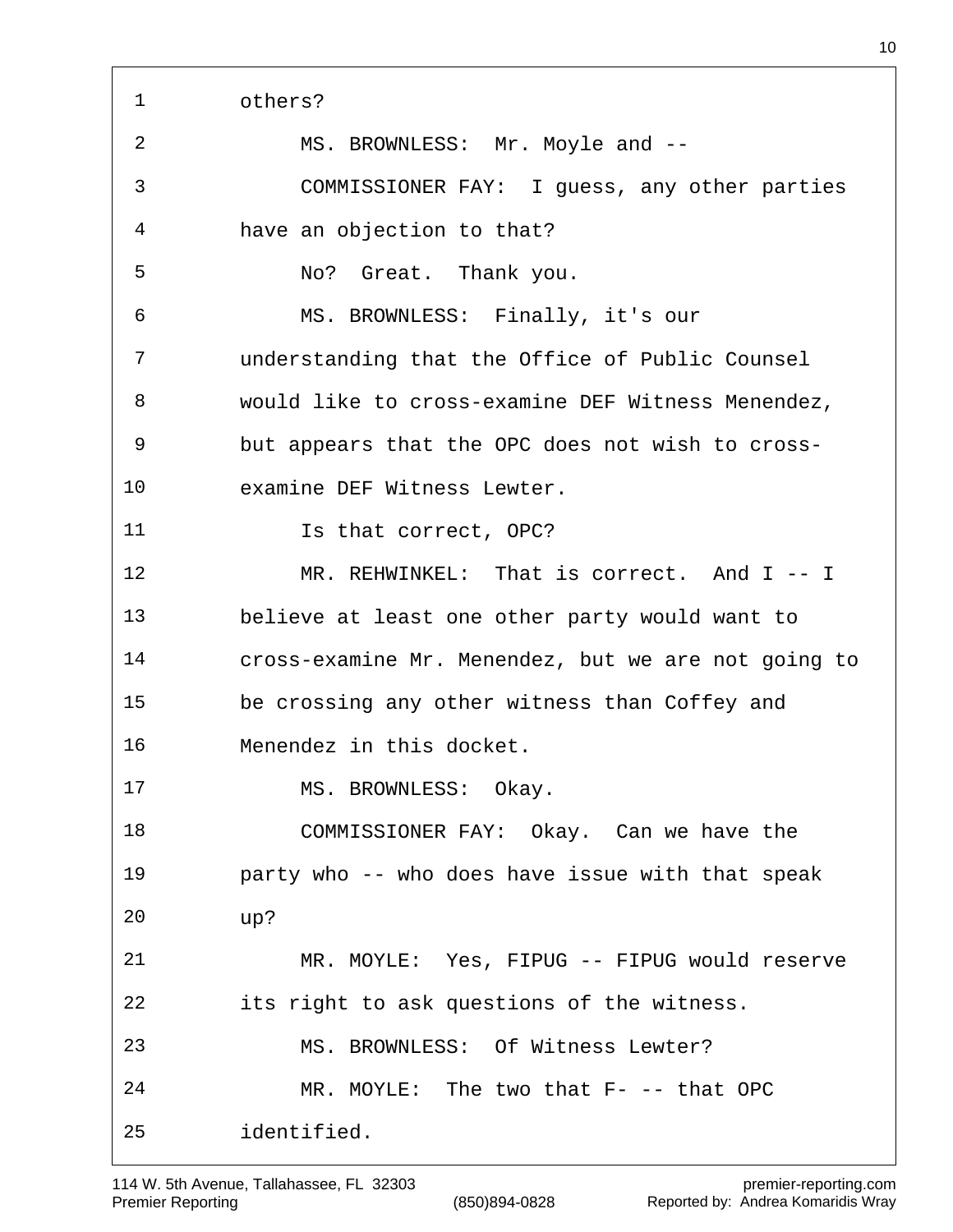1 MR. REHWINKEL: With respect to DEF, I was referring to Menendez as who we affirmatively will cross. And I believe FIPUG and PCS have similar intentions. COMMISSIONER FAY: Okay. MS. BROWNLESS: Okay. 7 COMMISSIONER FAY: If -- if -- FIPUG is not stipulating to Lewter, that's fine. Is that the position? MS. BROWNLESS: I guess what I'm trying to figure out is does FIPUG and PCS Phosphate -- are they willing to excuse Witness Lewter or do you wish Witness Lewter to participate? COMMISSIONER FAY: FIPUG -- MR. MOYLE: We -- we -- at this -- I mean, at 16 this point, we would ask that he participate. I mean, most of the time, when we're stipulating to witnesses, we do so shortly before the -- the hearing. I know we're at the prehearing today and we're making these accommodations, but my understanding is that the Office of Public Counsel wants to ask questions of him. If that understanding is correct, we would like to reserve our rights to ask questions of him.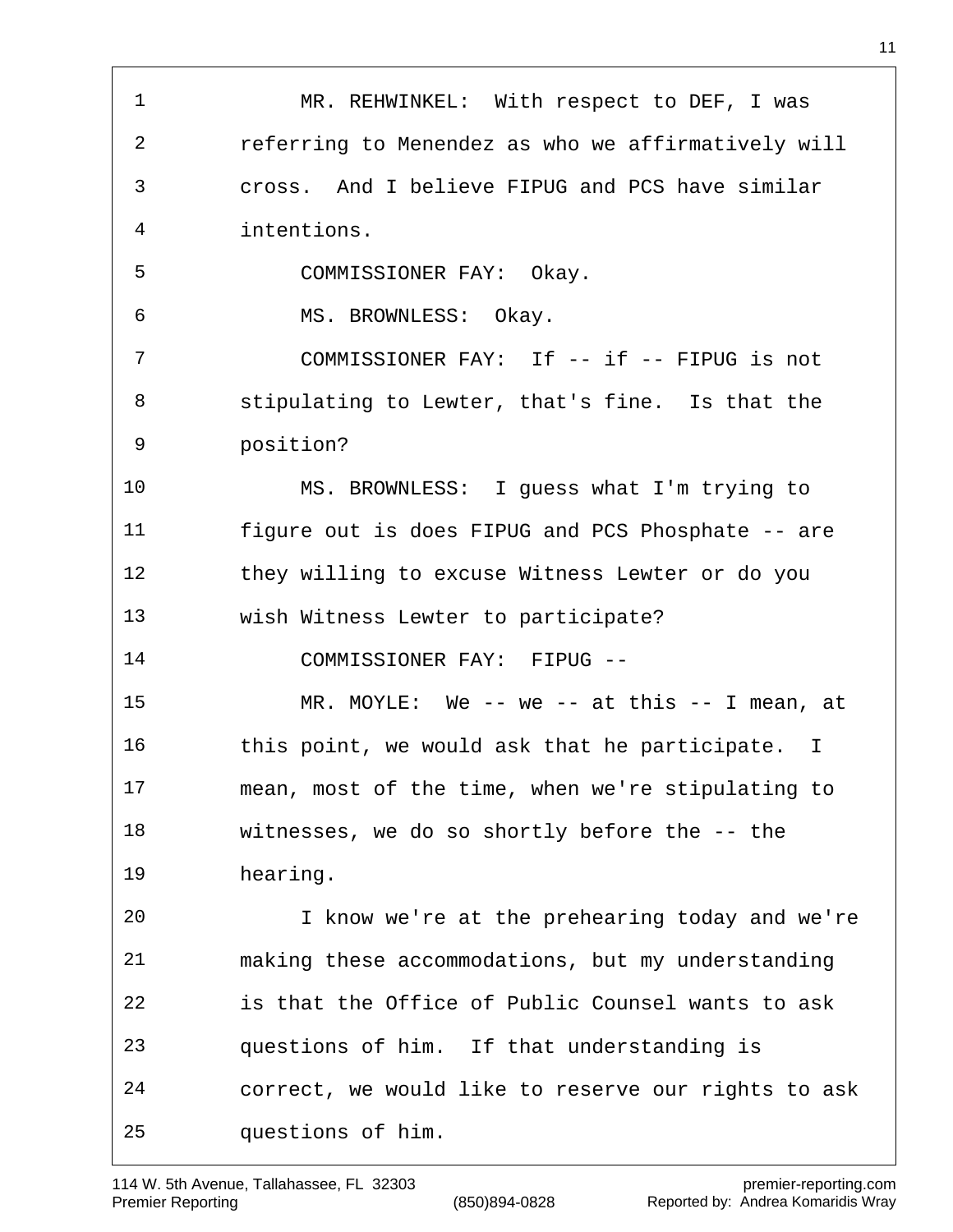That doesn't mean, if things change, you know, we can't agree to stipulate him, but at this time, we're not prepared to do so. COMMISSIONER FAY: Sure. And I don't -- MR. BERNIER: Hey, this is -- COMMISSIONER FAY: Yeah -- yeah, go ahead. MR. BERNIER: Thank you, Commissioner. This is Matt Bernier for Duke Energy. Jon, I believe you were talking about two different witnesses. OPC has indicated their desire to ask questions to Chris Menendez, who would be the fuel witness on, you know, recovery factors. The other witness, Ms. Lewter, talks to GPIF. And that's the basis of her testimony. I don't think anybody else has indicated they wanted to ask her questions. 18 COMMISSIONER FAY: Mr. -- MR. MOYLE: Yeah, and I'm sorry for the confusion. I -- I messed that up. So, I don't need the GPIF witness. COMMISSIONER FAY: Yeah, Mr. Moyle, it seems like -- MS. BAKER: And this is -- COMMISSIONER FAY: -- OPC is not asking to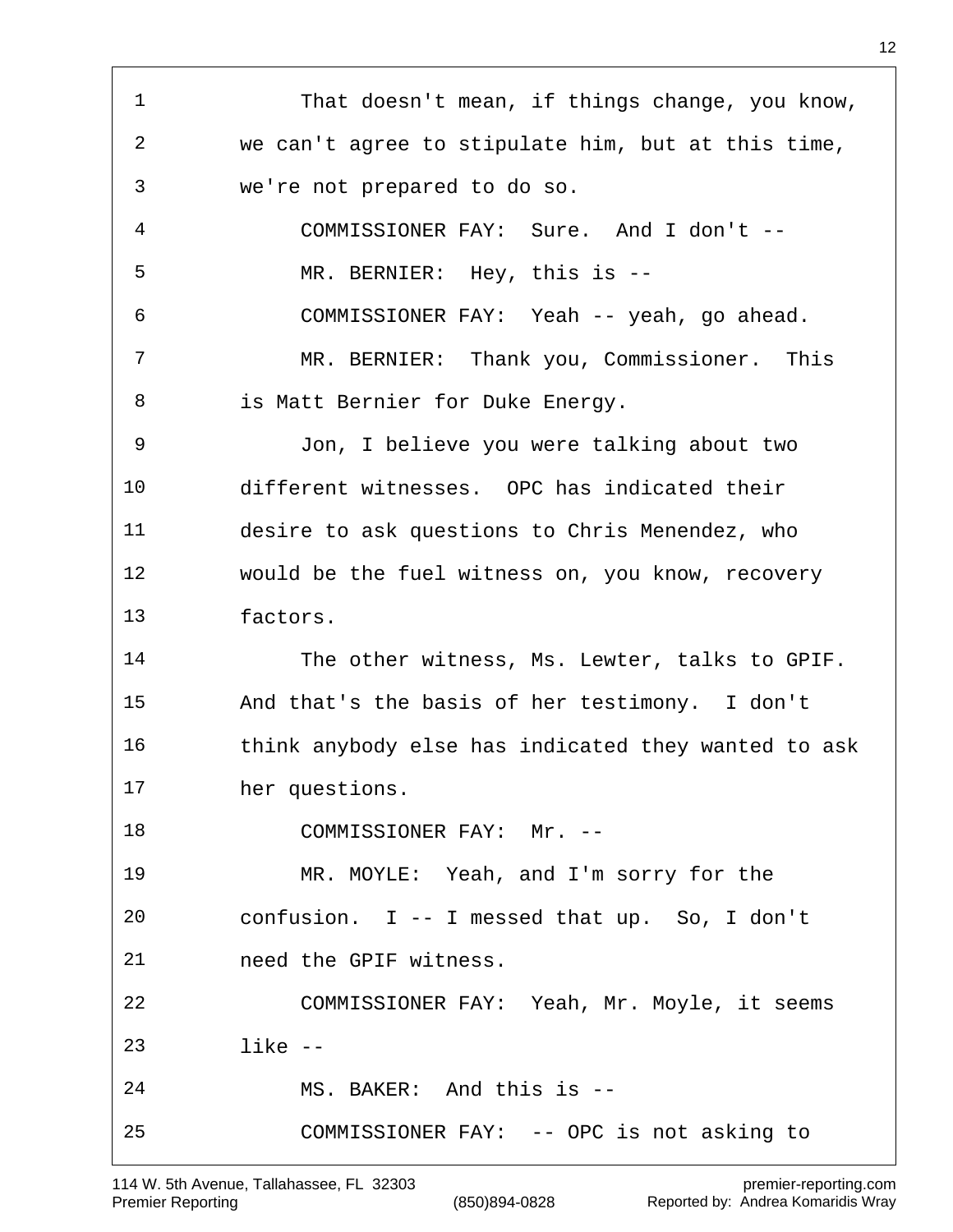cross Lewter. And so, just for clarification, you don't have an objection to that. MR. MOYLE: Correct. COMMISSIONER FAY: Okay. MS. BROWNLESS: And does P- -- MS. BAKER: And Commissioner, this is Laura Baker for PCS. I just wanted to confirm that we will be asking -- we have questions for Menendez, but we don't have an objection to Lewter being excused. MS. BROWNLESS: Okay. So, we're all good -- COMMISSIONER FAY: Yeah. MS. BROWNLESS: -- with Witness Lewter being excused. COMMISSIONER FAY: Any objection to that? Okay. With that -- and then -- so, Mr. Brownless -- Ms. Brownless, we'll have the witnesses left on the list and they'll just -- they'll move -- at the hearing, move through the order of how they are on the list for the ones that aren't stipulated, correct? MS. BROWNLESS: Yes. And I want to take this opportunity to be very clear about where we are putting Public Counsel's statement with regard to what "no position" means.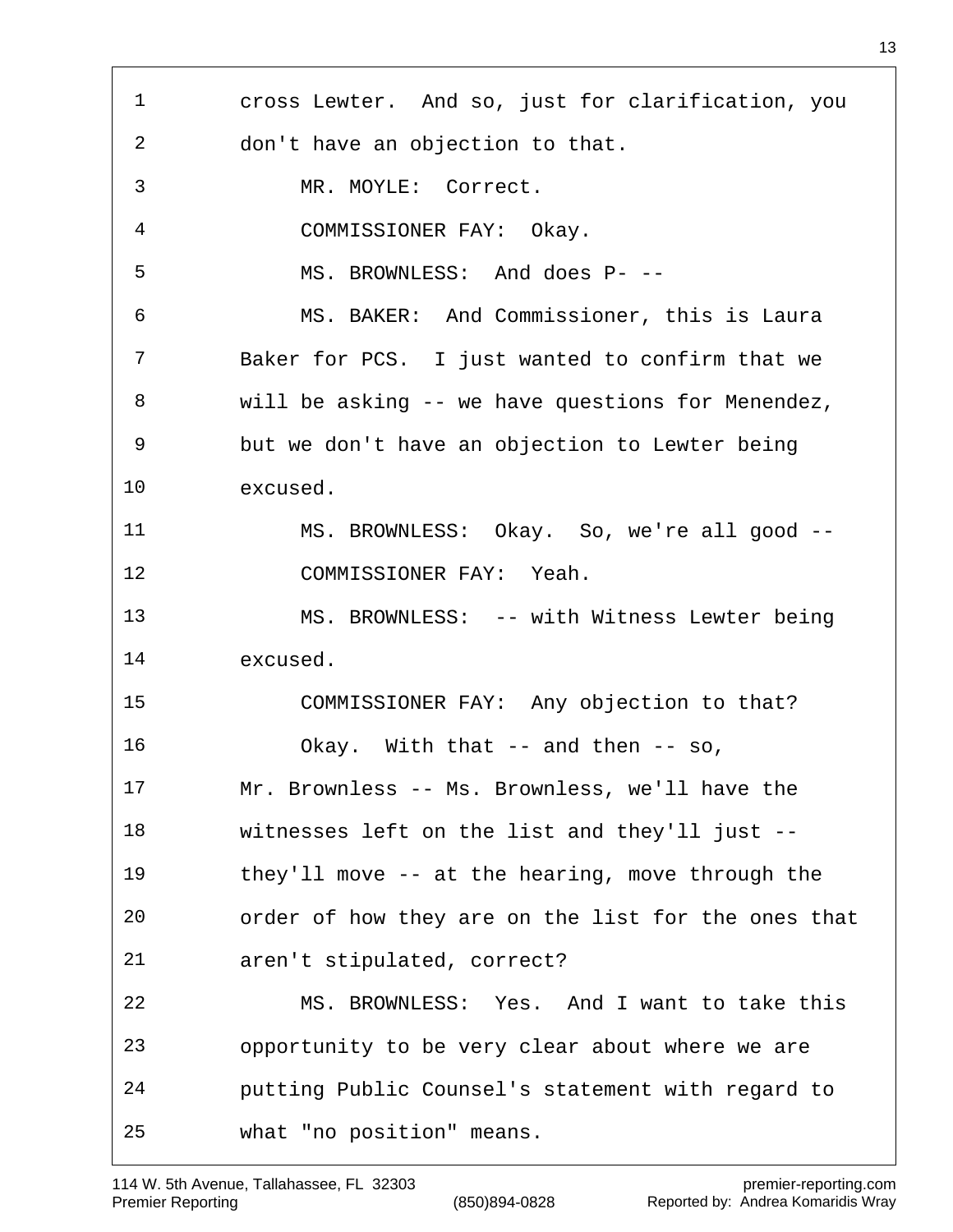What we have done in our prehearing order -- and the parties have obviously (technical interruption) -- is for each issue in which the Public Counsel took no position, we have made the following statements: OPC takes no position on this issue nor does it have the burden of proof related to it.

8 As such, the OPC represents that it will not contest or oppose the Commission taking action approving a proposed stipulation between the company and another party or staff as a final resolution of the issues.

 No person is authorized to state that the OPC is a participant in or a party to a stipulation on this issue, either in this docket, in an order of the Commission, or in a representation to a court.

 So, our draft prehearing order has that statement everywhere the Public Counsel previously took no position or no position at this time. And that statement is also included at the beginning of the stipulation where we list Type 2 stipulations that have been agreed to. And I want to make sure that that treatment

 satisfies Public Counsel with regards to their position.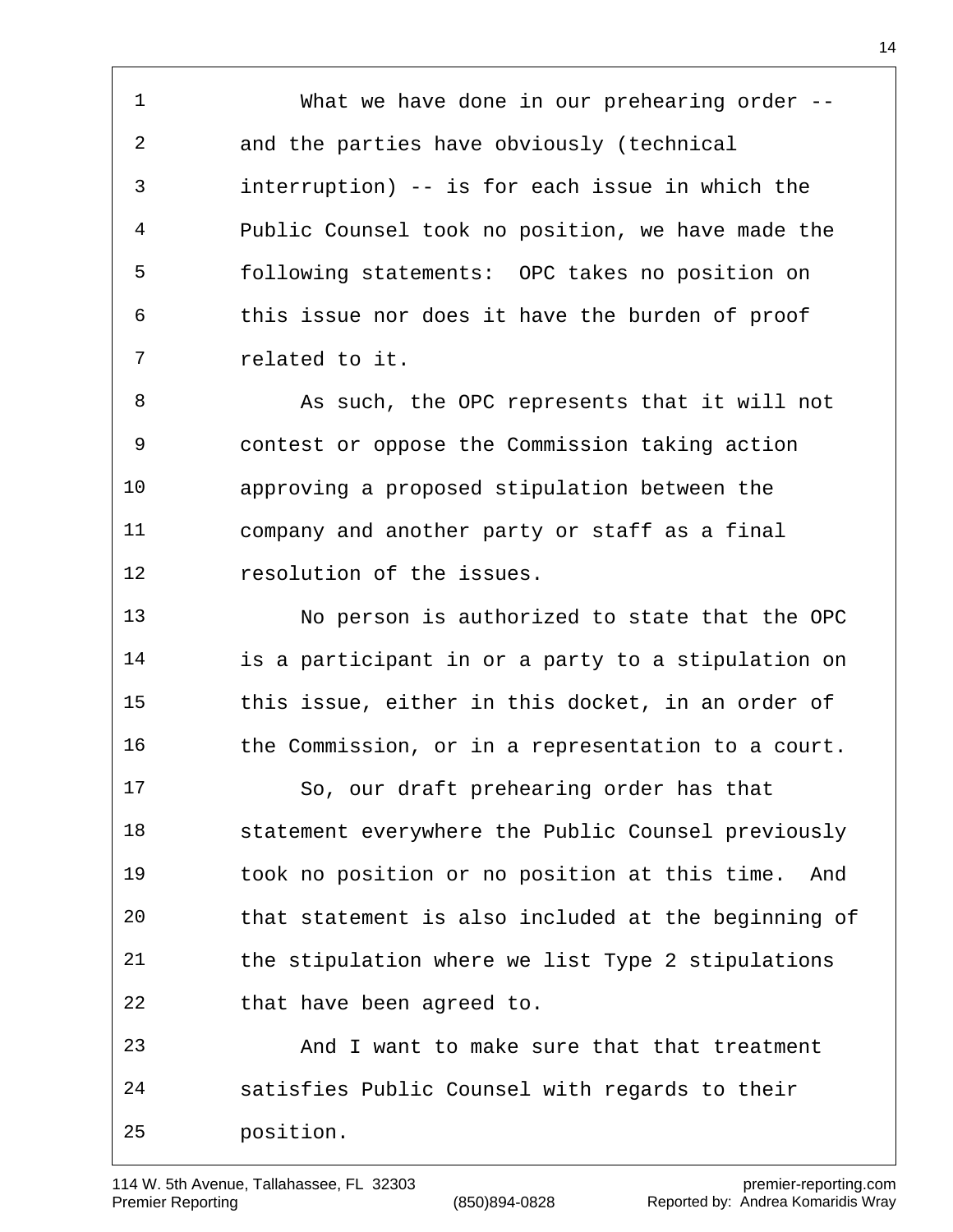COMMISSIONER FAY: Could OPC just address that and just make sure it's properly stated? MR. REHWINKEL: Yes, Commissioner, Ms. Brownless has correctly represented the conversations that we've had about how we would like this to be presented and -- and that is correct. 8 I believe on the language that would go with the -- in Section X, it's slightly modified to acknowledge that there are pending stipulations as in -- and it's tweaked to be in the plural, but she is -- has correctly stated our request and our position in this. COMMISSIONER FAY: Okay. Great. And just for clarity, FIPUG does take the same position as OPC on certain issues, to be consistent with the lang- -- 18 MR. MOYLE: That -- that's right. And we don't feel a need to restate that again, but if we take the position of OPC, then we would -- we would take that position. And I think that largely has been a common position throughout, whether it's stated or not, you know, we all work together to try to get these Type 2 stipulations, but you know, rarely has it been represented that that's an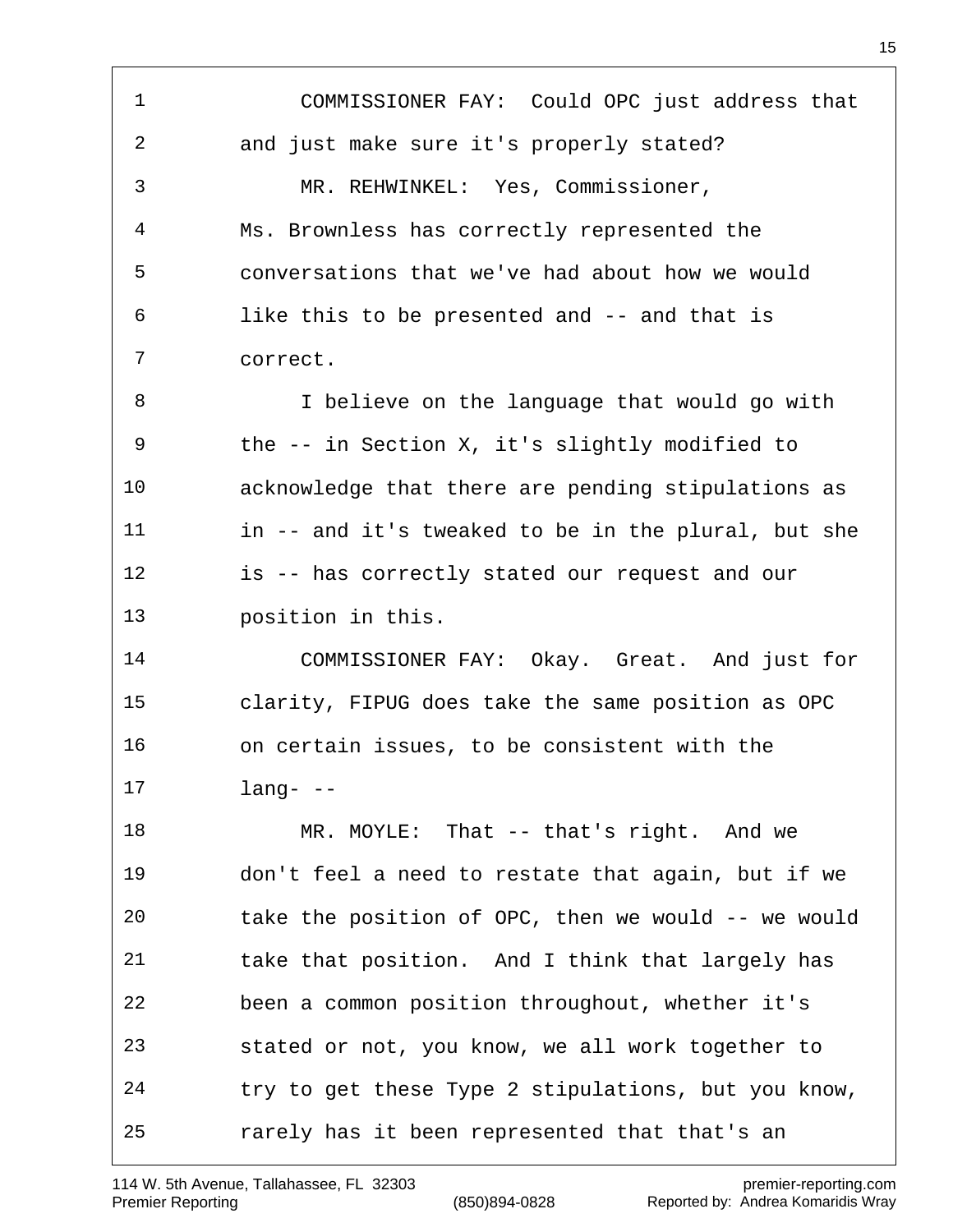affirmative agreement to something, so -- COMMISSIONER FAY: Okay. Just wanted to make sure -- MR. MOYLE: -- we agree with it, but don't feel a need to -- to restate it. COMMISSIONER FAY: Yeah, I appreciate that. I just want to make sure your position is consistent with what they stated. 9 MS. BAKER: And -- and Commissioner -- MR. MOYLE: Yeah, no, I appreciate you checking. MS. BAKER: Sorry. Commissioner, we've also adopted the position of OPC several times, and the same thing would apply for us. COMMISSIONER FAY: I'm sorry -- MS. BAKER: Laura Baker on behalf of -- COMMISSIONER FAY: Is that Ms. Weisenfeld? MS. BAKER: Sorry. No, this is Laura Baker on behalf of PCS Phosphate. COMMISSIONER FAY: Oh, and can you speak up just a little bit, Ms. Baker? MS. BAKER: Oh, sorry. Yes. Can you hear me better now? COMMISSIONER FAY: A little bit better. MS. BAKER: Okay. And I was saying that we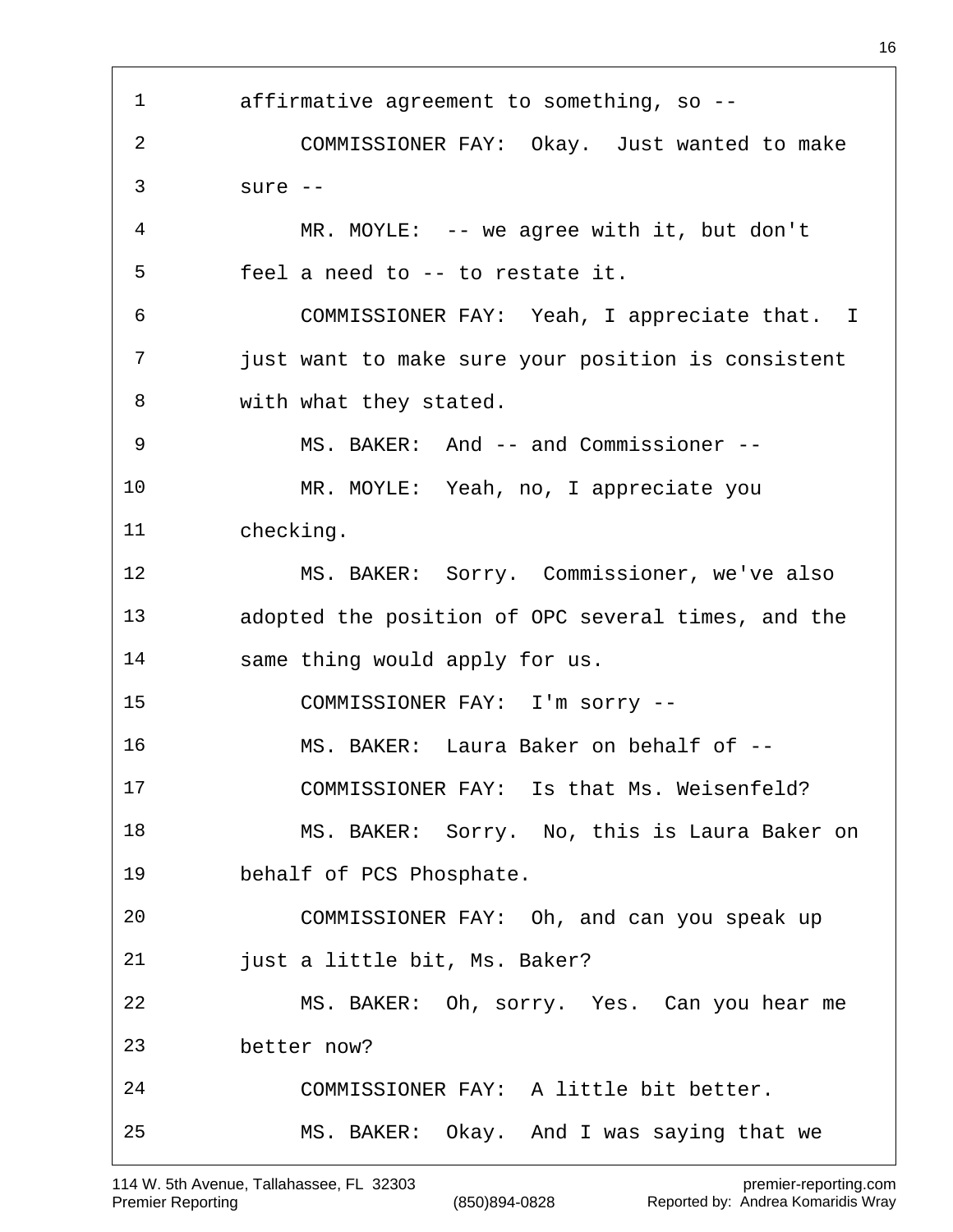have also adopted the position of OPC on several issues and the same thing that FIPUG just said -- Jon Moyle just said would apply to us as well. COMMISSIONER FAY: Okay. Great. So, there's specific issues that you have the "no position taken" and then others where you've adopted OPC's position, just stating that you're consistent with FIPUG on it. MS. BAKER: Correct. We also have a few edits on a couple of positions. Let me know when -- when is the appropriate time to -- to raise those to you. COMMISSIONER FAY: Okay. We're going to go through the issues now. Ms. Brownless, do you have anything else? MS. BROWNLESS: No, sir. I just would like to speak to the basic positions. COMMISSIONER FAY: Let's go ahead and do that and then, when we get to positions, we can have -- Ms. Baker, we can have you speak to the issues that you'd like to. Go ahead, Ms. Brownless. MS. BROWNLESS: With regard to the basic positions, PCS Phosphate has given changes to its basic positions, to Issues 11, 20, 22, and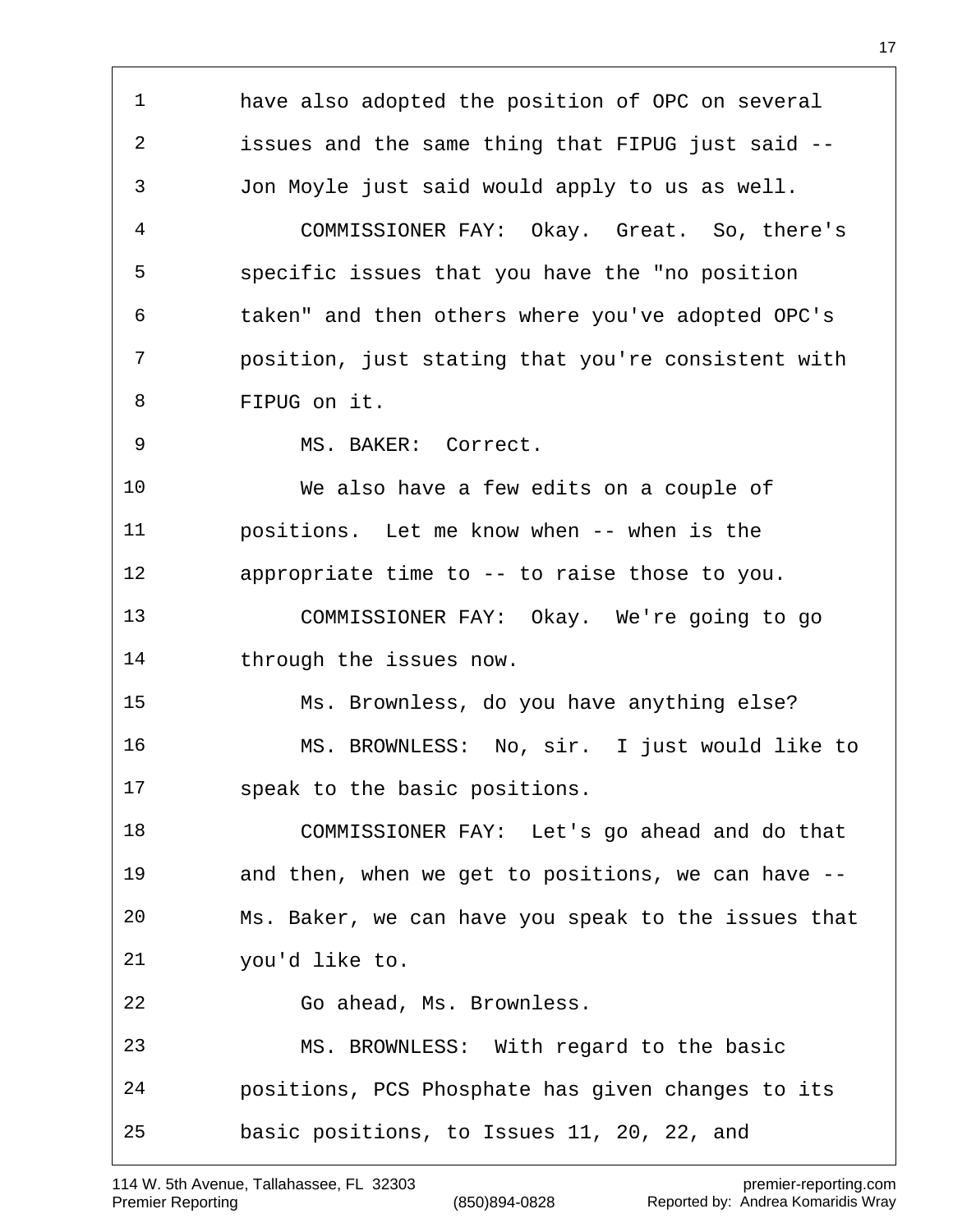contested Issue A. And those will be reflected in the pin- -- in the final prehearing order. And I apologize to Ms. Baker for having overlooked them. COMMISSIONER FAY: Great. MS. BAKER: Commissioner, that -- those are the edits that I was referring to and -- and Ms. Brownless already has the edits, and will incorporate them, so... COMMISSIONER FAY: Okay. Great. And we have until close of business tomorrow to make sure that's right, so please get with her. MS. BAKER: Sounds good. Thank you. COMMISSIONER FAY: Great. Ms. Brownless, (unintelligible). MS. BROWNLESS: With regard to the issues and positions? COMMISSIONER FAY: Yes. MS. BROWNLESS: The OEP requires that each party take a position at the prehearing conference unless good cause can be shown why they can't do so. If a party's position in the draft prehearing order is listed as "no position at this time," that party must change it today or show good cause why it can't take a position.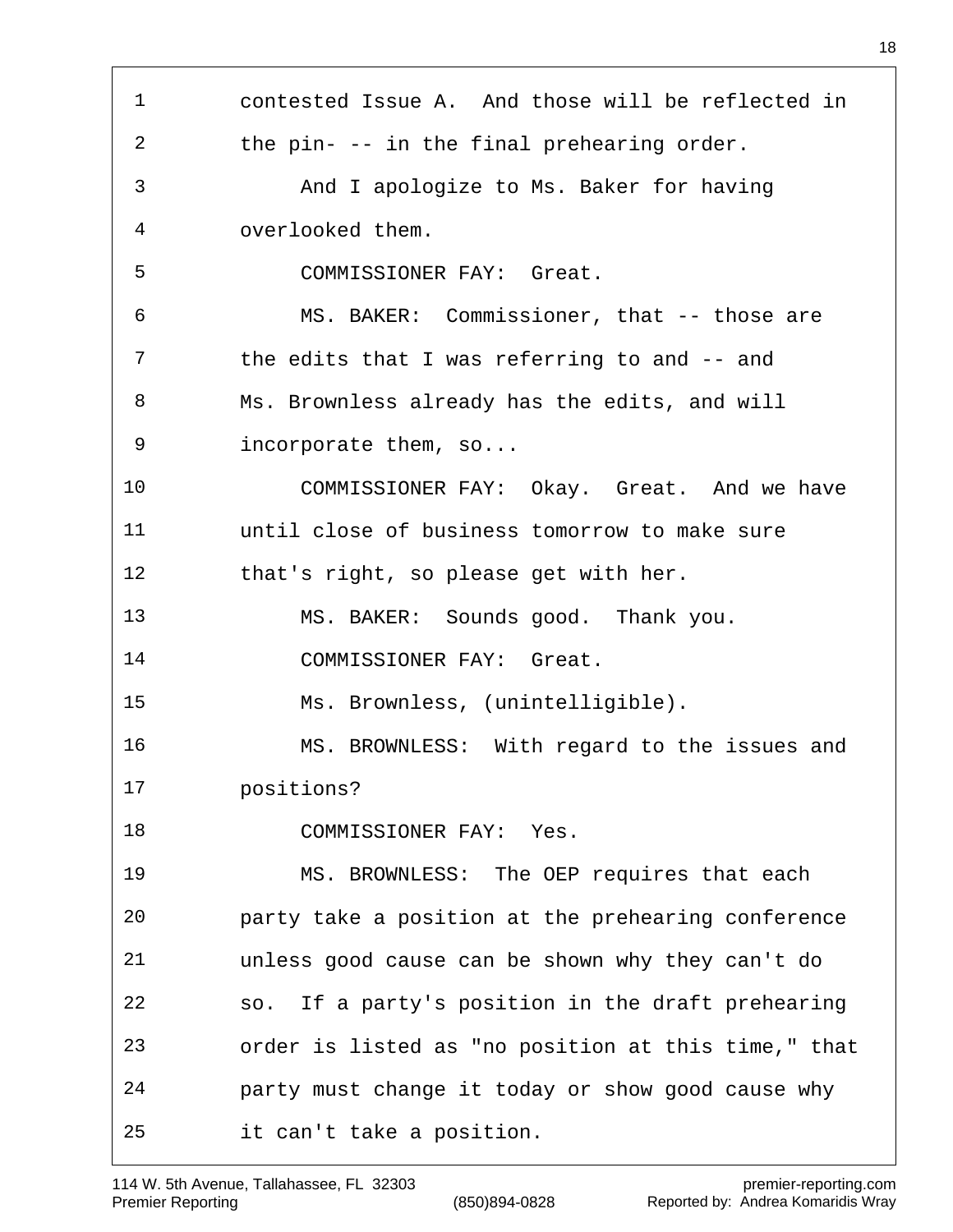Absent a showing of good cause, the prehearing order will reflect "no position" for that party on that issue. If parties have not taken a position or wish to change a position, staff suggests they be allowed to do so by close of business, Tuesday, October 27th. 7 A "no position" on an issue prohibits any party from cross-examining witnesses with regard to those issues or briefing on those issues. That is the order establishing procedure, Section VI.

 COMMISSIONER FAY: Great. Then, we'll take up Issue A, which is the contested issue here. Ms. Brownless, you want to give us some background on that?

 MS. BROWNLESS: Yes. This issue has to do with Bartow Unit 4. And the order has come out -- 17 the Bartow order has been issued,

PSC-2020-0386-FOF-EI, on (unintelligible), 2020.

 With regard to that order, time for appeal has not run until November (unintelligible), time for reconsideration runs on November (unintelligible). So, there's a couple of things that we need to talk about with regard to this issue.

 The first is whether the issue should be included or not; and the second is, if it is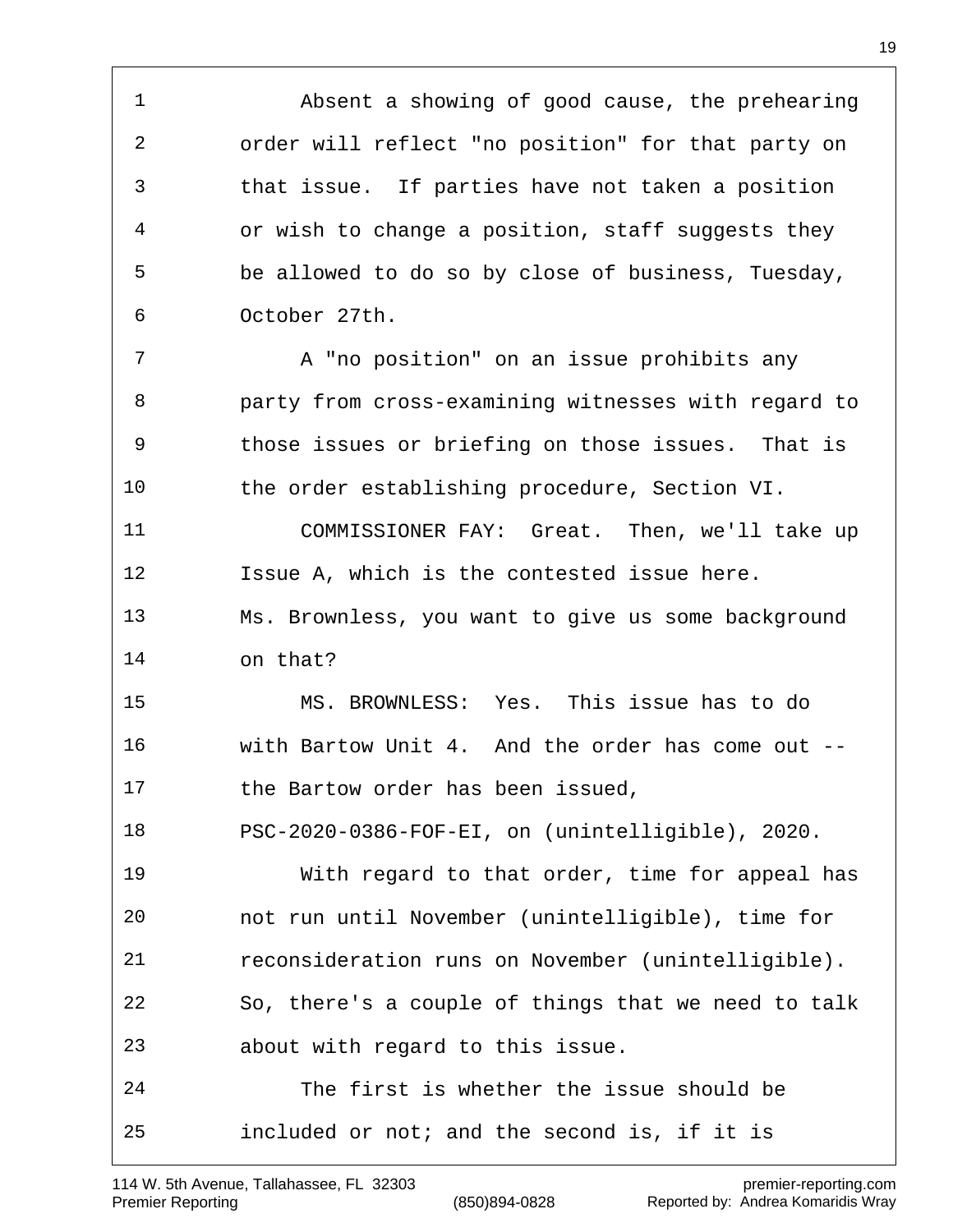included, should it be slightly reworded. And we do have a proposal for rewording this issue from the Office of Public Counsel, intervenors. So, with regard to -- MS. HELTON: Mr. Chairman -- MS. BROWNLESS: -- whether it should -- MS. HELTON: I'm so sorry, but the court reporter has let me know that Ms. Brownless is cutting out again. COMMISSIONER FAY: Is -- MS. HELTON: So, we want to make sure that the -- part of the issue, as I understand it -- MR. MOYLE: Yeah, I can't hear her either. I'm not able to hear what she's saying fully either. MS. HELTON: These new microphones -- used to be you could kind of go sway around a little bit and everyone could hear you, but these new microphones, you have to speak directly straight on into the microphone to be heard. COMMISSIONER FAY: Great. And let's see -- Ms. Brownless -- MS. BROWNLESS: I'm -- COMMISSIONER FAY: Have we got -- and she's not cutting out; it's just we're having trouble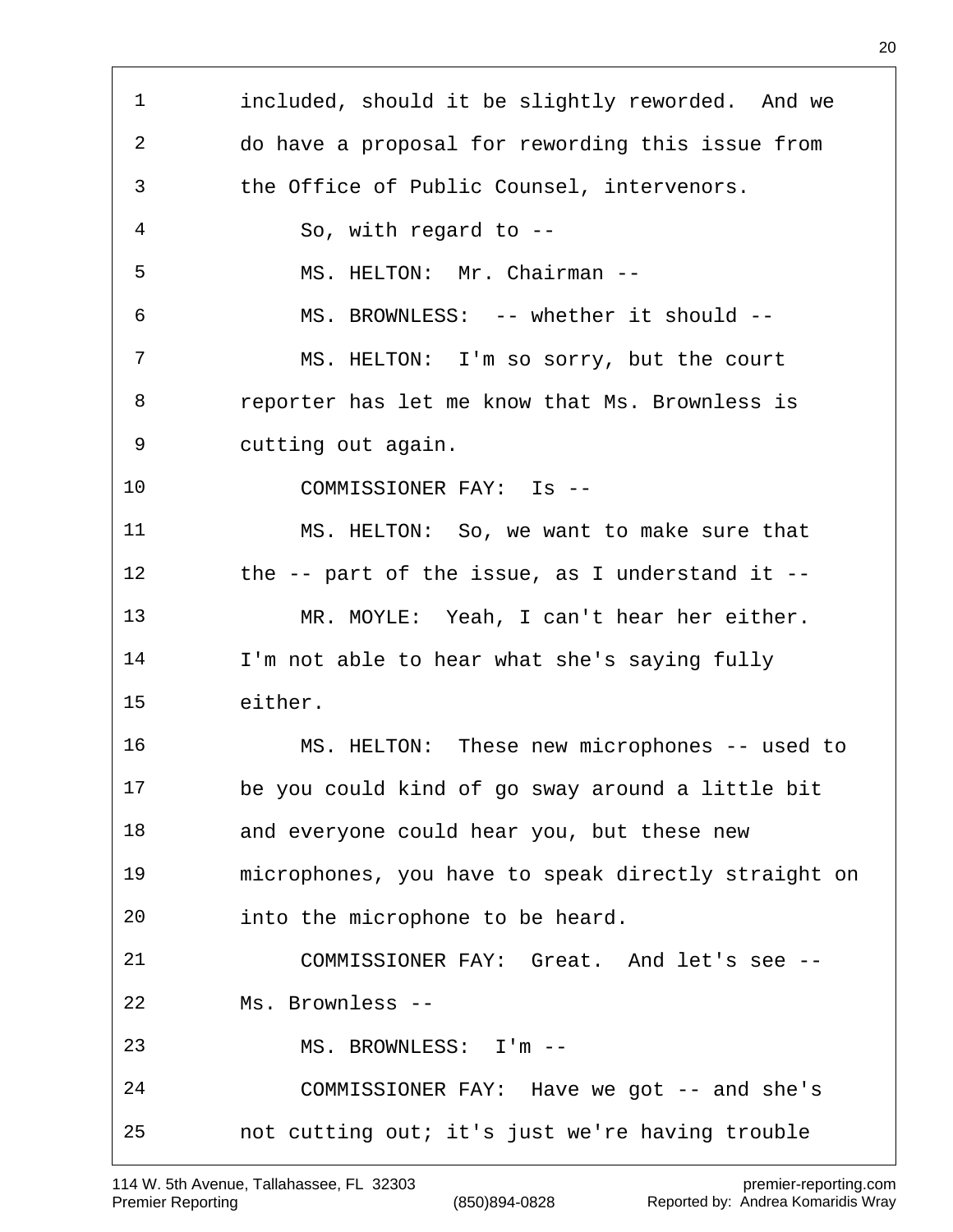hearing her correctly? Okay. MS. BROWNLESS: Okay. MR. REHWINKEL: Actually, Commissioner, from the Public Counsel, Charles. She -- on our end, she is cutting out a lot, and -- and your microphone, in fact, has starting cutting out a little bit as well. COMMISSIONER FAY: Okay. I -- the reason I'm asking -- MR. REHWINKEL: I'm able to follow, but I just -- it seems to be getting a little worse at 12 this stage of the process. COMMISSIONER FAY: Gotcha. Okay. Well, I 14 just want to make sure, Ms. Brownless, that it's not your mic and we don't need to switch you over to a chair -- essentially they can hear you, so -- MS. BROWNLESS: I mean, is this better? 18 COMMISSIONER FAY: Yeah. MS. BROWNLESS: Can you hear me better now? COMMISSIONER FAY: Yeah, can we get clarification from -- that -- MS. BROWNLESS: Okay. COMMISSIONER FAY: Okay. MS. BROWNLESS: All right. COMMISSIONER FAY: Ms. Brownless, I don't know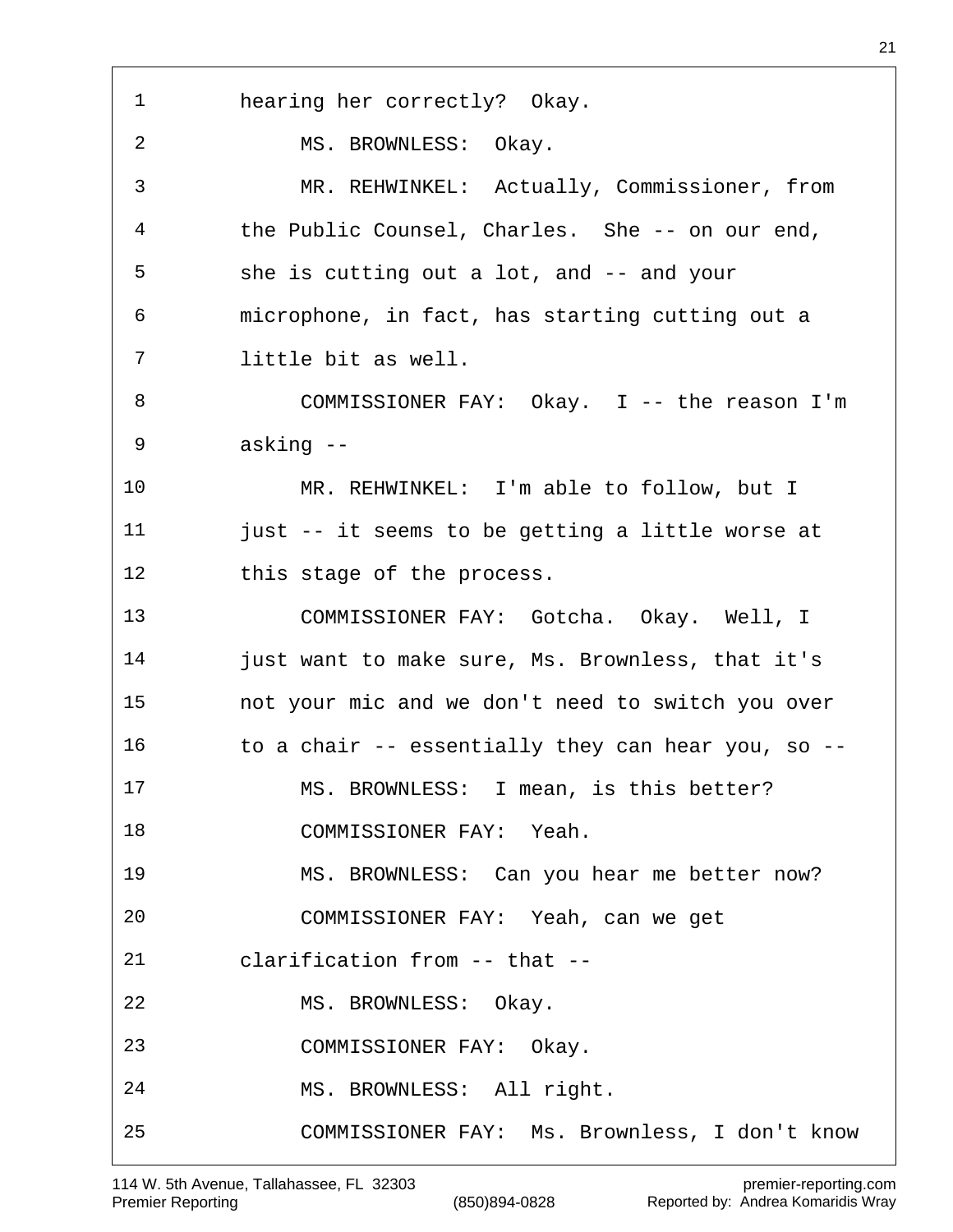if anyone has ever complained about you or me not being loud enough. It's an interesting scenario. So, go -- go ahead. We'll give it another try. And I appreciate the -- the parties speaking up. If you're unable to hear any of us for any reason, do not hesitate to speak up so we can get that resolved. Thank you. 8 MS. BROWNLESS: All right. Is that better? Can the parties hear me now? COMMISSIONER FAY: Yeah, that's better. 11 MS. BROWNLESS: Okay. 12 COMMISSIONER FAY: Great. Thank you. MS. BROWNLESS: With regard to this contested issue, it has to do with Duke Energy's Bartow Unit 4, and the refund of certain replacement power costs pursuant to Commission's order, PSC-2020-0368-FOF-EI, which was issued on October 15th of 2020. So, there's two pieces to this. The first piece is, should the issue be included in this docket; and, if you determine that it should be included in this docket, exactly what the wording of the issue should be because we've received wording from the Office of Public Counsel and other intervenors that they would like substituted,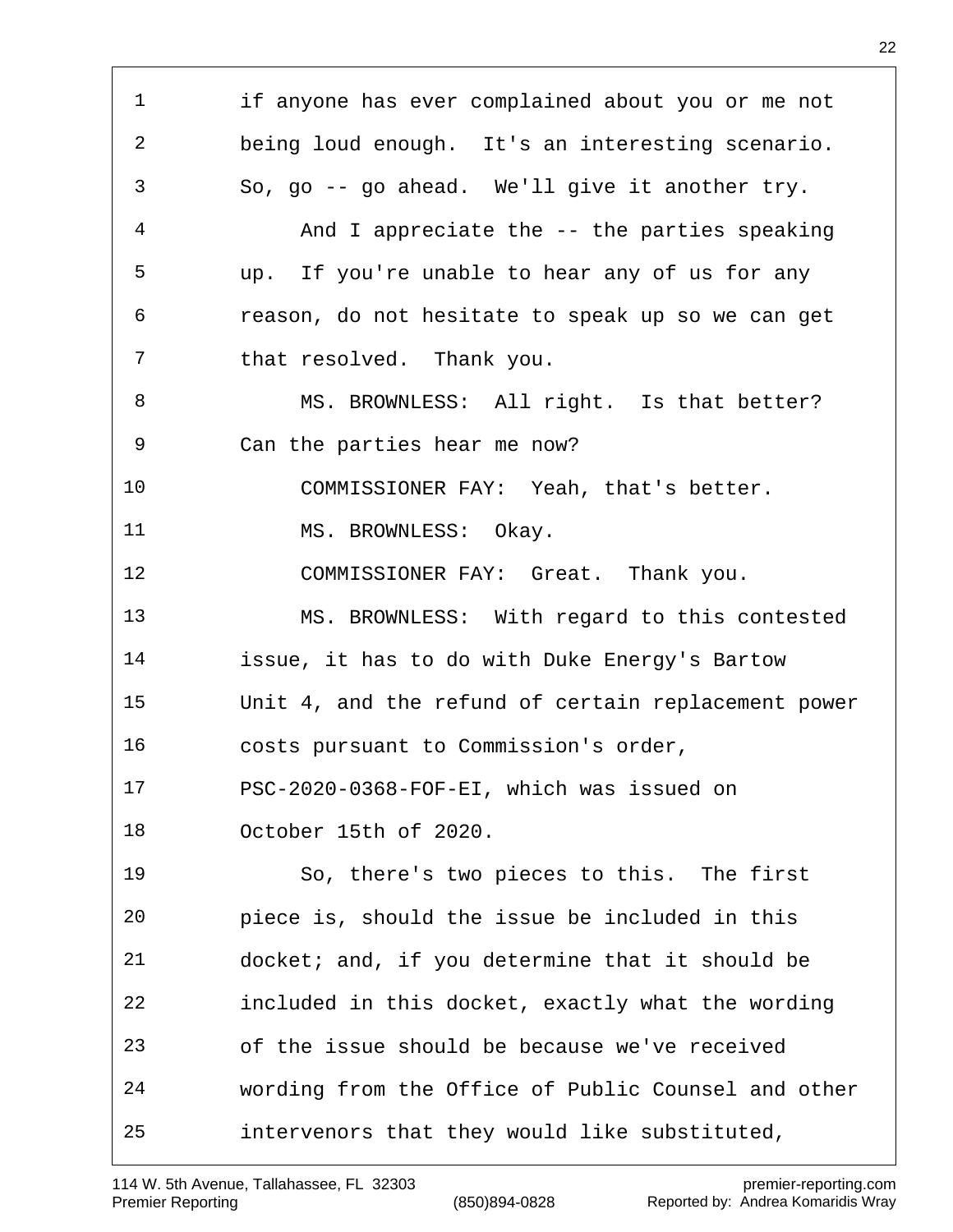should the issue stay in the docket. For background, I just want to say that, if a

 motion for reconsideration is filed, it must be filed by November 2nd, which is the first day of our hearing. And if an appeal is filed, the parties have until November 16th to do so.

7 And with that, I think it would be appropriate to hear from the parties as to their positions on whether the issue should be included.

 COMMISSIONER FAY: Okay. I -- I would agree with that.

 Just to keep things in order, we'll -- why don't we have Duke speak first, then Office of Public Counsel, FIPUG, PCS Phosphate, and then staff can address it.

Duke, go -- go ahead.

 MR. BERNIER: Thank you, Commissioner Fay. 18 Matt Bernier for Duke Energy.

 I -- I'll get to the issue in one second, but first I wanted to ask a clarification question to Ms. Brownless, if I could. You indicated a second ago, I think, that the -- that the order was issued on the 15th of October. And I agree that that is the date that is on the order, but I don't think it was issued to us until the 16th of October because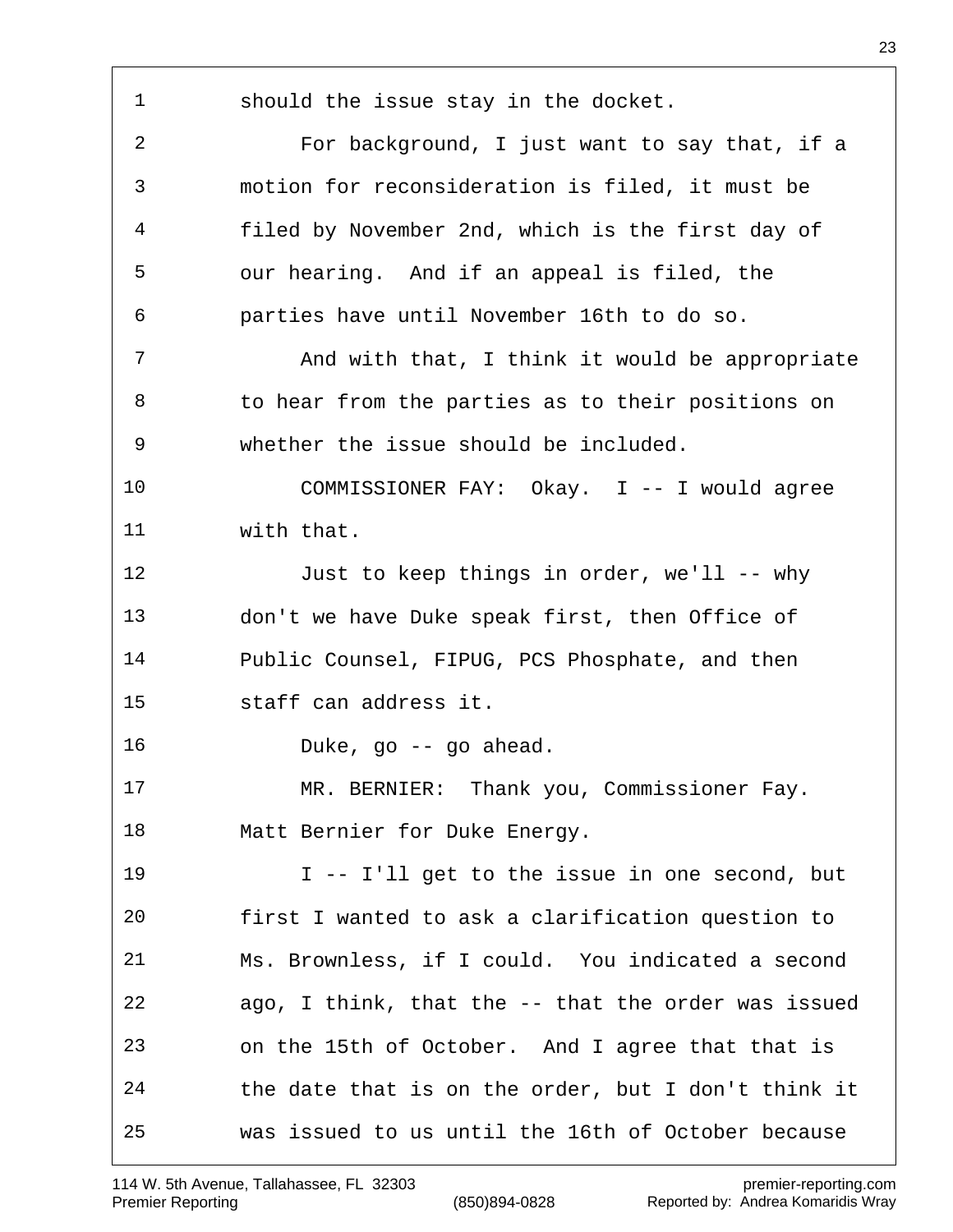it had to get through whatever process the clerk's office had to do. So, I'm just trying to make sure that I have got all the dates right and I don't miss a -- a filing date somehow on that disparity. So, can you confirm for me the dates, please? MS. BROWNLESS: Mr. Bernier, the date that I was going by was the date in which the order was recorded on the docket sheet, and that is October 15th. 11 I do understand what you're saying; because this was a confidential order, you were not able to be provided with that order, nor were the other parties until the next day, is my understanding. Does that -- MR. BERNIER: That's correct. MS. BROWNLESS: -- match with what you believe? MR. BERNIER: That's correct for us. COMMISSIONER FAY: Yeah, and -- and Mr. Bernier, just to be clear, just -- just, as we're taking up this issue, you're just trying to get clarification on -- on the time period for an appeal? MR. BERNIER: That's -- that's correct, sir.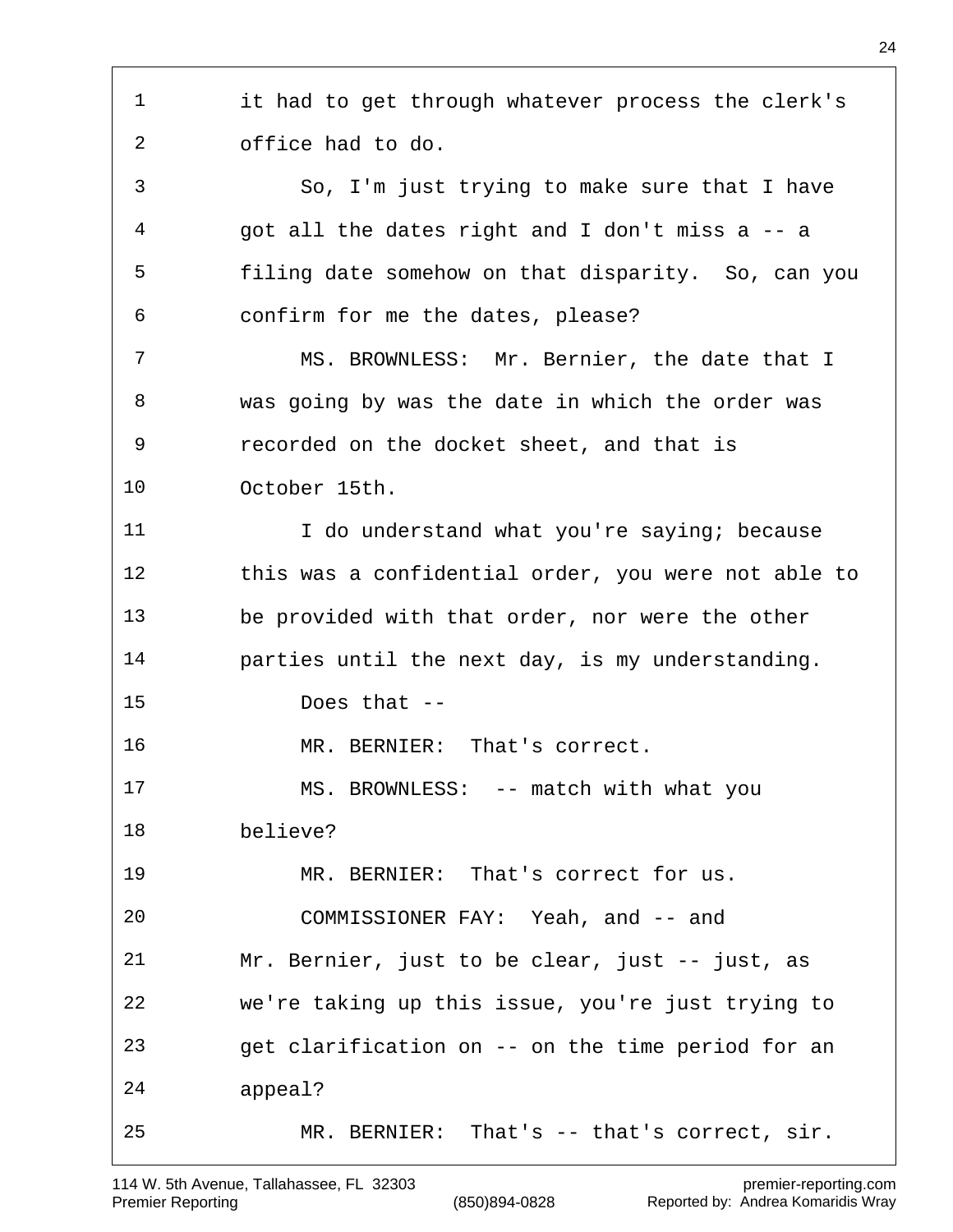I just don't want to miss a filing date inadvertently. COMMISSIONER FAY: Okay. And can maybe you, Ms. Helton, just clarify, make sure -- I want to make sure we get that date right for you. That's important. MS. HELTON: I'm going to need to -- MR. MOYLE: And I want to be heard on that as well, please, if I could. MS. HELTON: I think I'm going to need to get with Mr. Teitzman and Ms. Cibula on that. What -- what is important from everyone's perspective is the date that the court considers the order to be rendered because that is the date from which the Court will decide its 30 days for when it would have jurisdiction to hear an appeal. And so, I'm not sure that the court would consider the day that it took to get to the parties as giving them an extra day, so -- COMMISSIONER FAY: Yeah, I -- MS. HELTON: -- I want to talk to Mr. Teitzman and Ms. Cibula, and we will, I promise, get back to everyone to confirm the that date the order was rendered. COMMISSIONER FAY: And Ms. Helton, will we be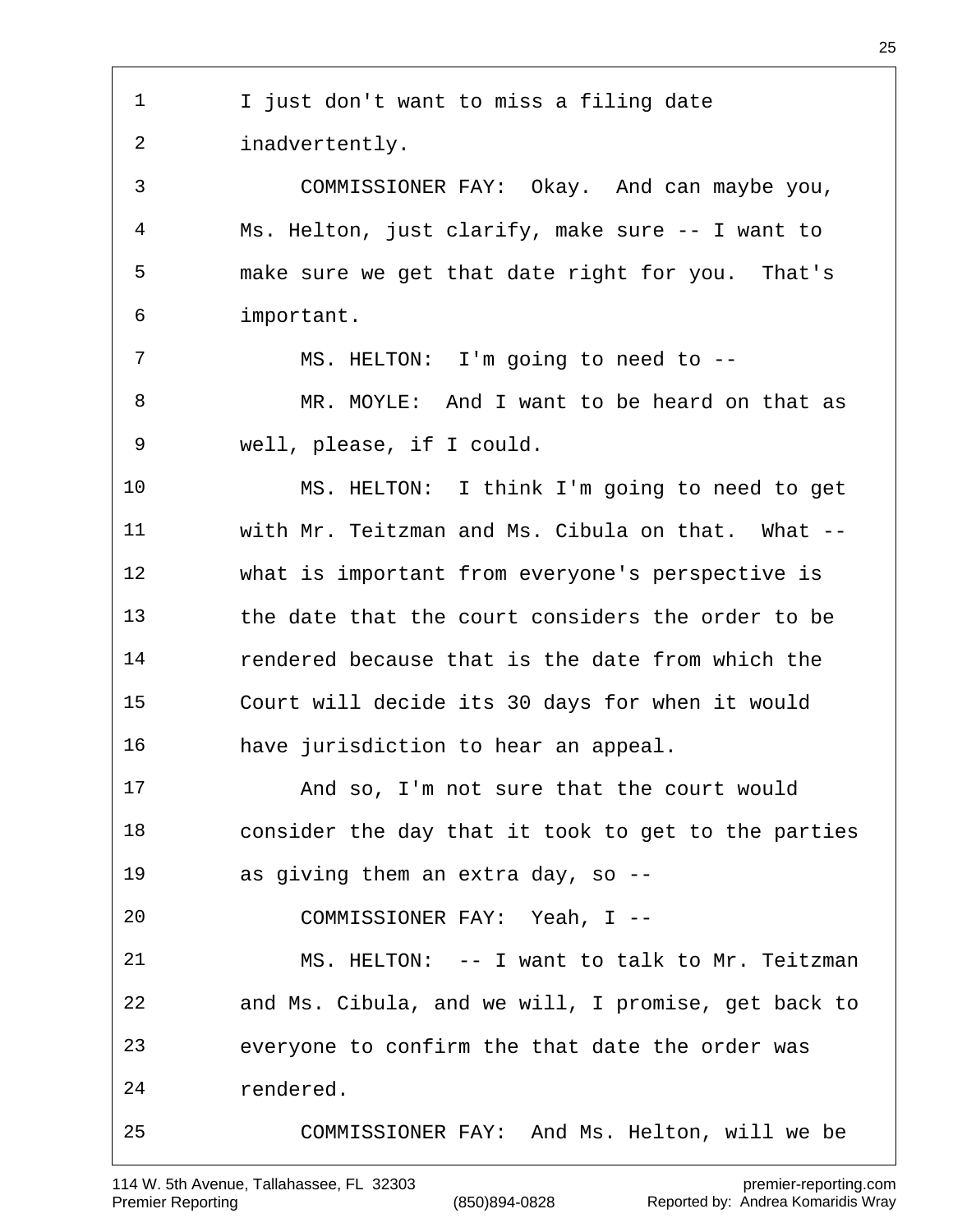able to get that confirmation by today or tomorrow? MS. HELTON: To my knowledge, we should be able to do that by today or tomorrow. COMMISSIONER FAY: Okay. Great. MS. HELTON: Def- -- definitely by tomorrow. COMMISSIONER FAY: Okay. Great. Thank you. Mr. Bernier, I -- I think your -- you -- you raised that point and the question. I think that's valid. With that said, the Commission will get you the appropriate confirmation on -- on when that date is. 12 I actually -- I was thinking October has got 31 in it and it was released the 15th, but you'll -- not due until the 16th. It almost sounded like you had a few extra days in there, but we'll make sure we get that date confirmed for you going forward so you recognize that -- that appellate time line. With that said, the -- the issue in front of you should still be able to be addressed and taken up. I appreciate that point of clarification. MR. BERNIER: Sure. I very much appreciate that. Thank you, Ms. Helton, for -- for following up on that. Regarding the actual issue, I don't think I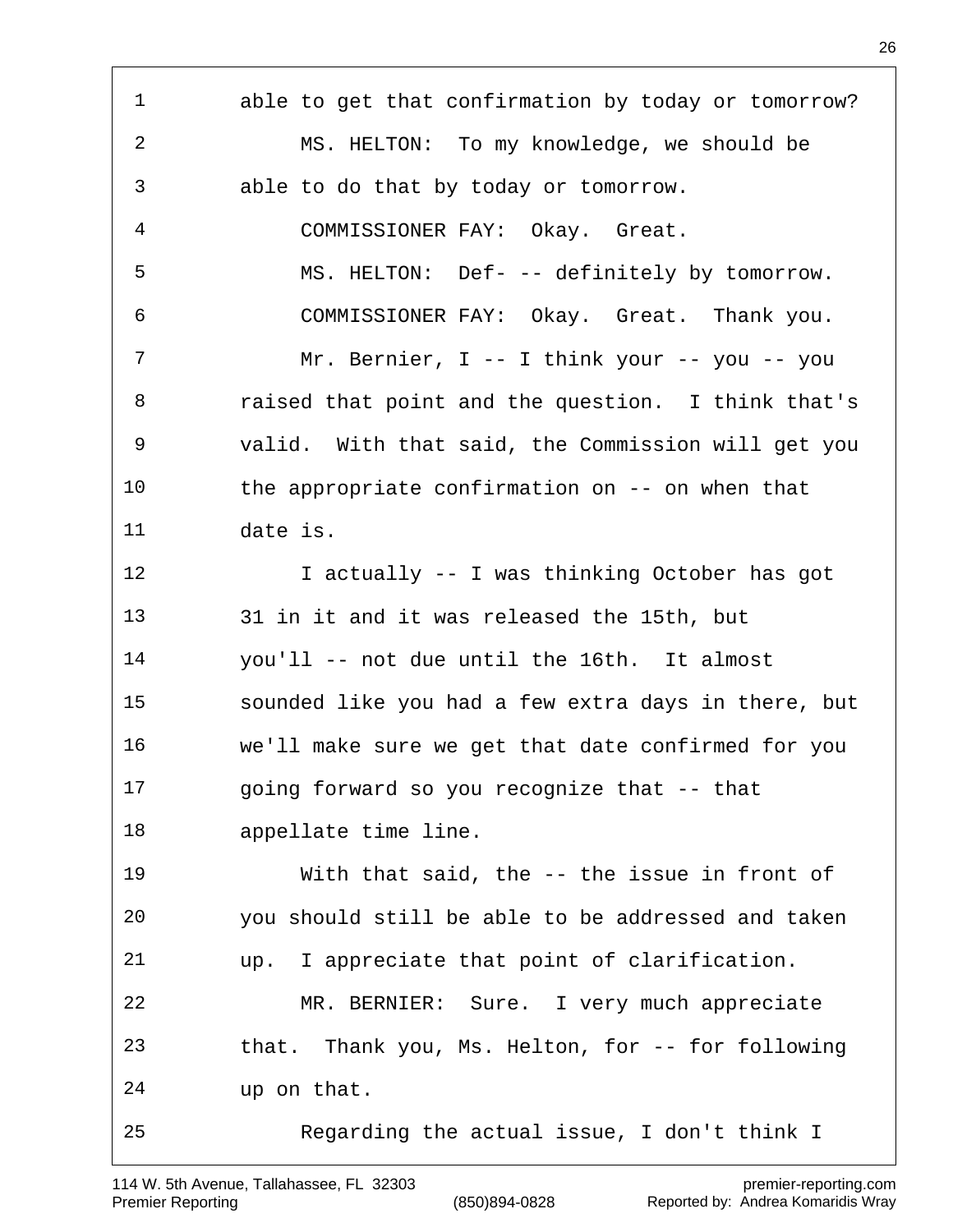have seen the modification that's being proposed by OPC. So, with the caveat that we may want to -- you know, to re- -- reword it a little bit after we see that, Duke does not object to having the issue, itself, in the docket. Any -- any issues we have regarding timing and all that, we can use as a substantive issue and -- but we won't object to the actual issue. COMMISSIONER FAY: Okay. Great. Is -- is there a -- a party that does object 11 to this issue? MR. MOYLE: Yes. FI- -- FIPUG would like to be heard on it -- on this issue. COMMISSIONER FAY: Do you have an object- -- objection, Mr. Moyle, or do you just want to be heard? MR. MOYLE: We've talked about this quite -- quite a bit, and I have a bit of a different view on -- on this as well as the -- the timing issue. So, maybe I could just state the position on -- on the record so it's preserved. COMMISSIONER FAY: Okay. Just, if you could, try to be clear if there is an objection or not. Thank you. MR. MOYLE: Okay. So, we would say, yes,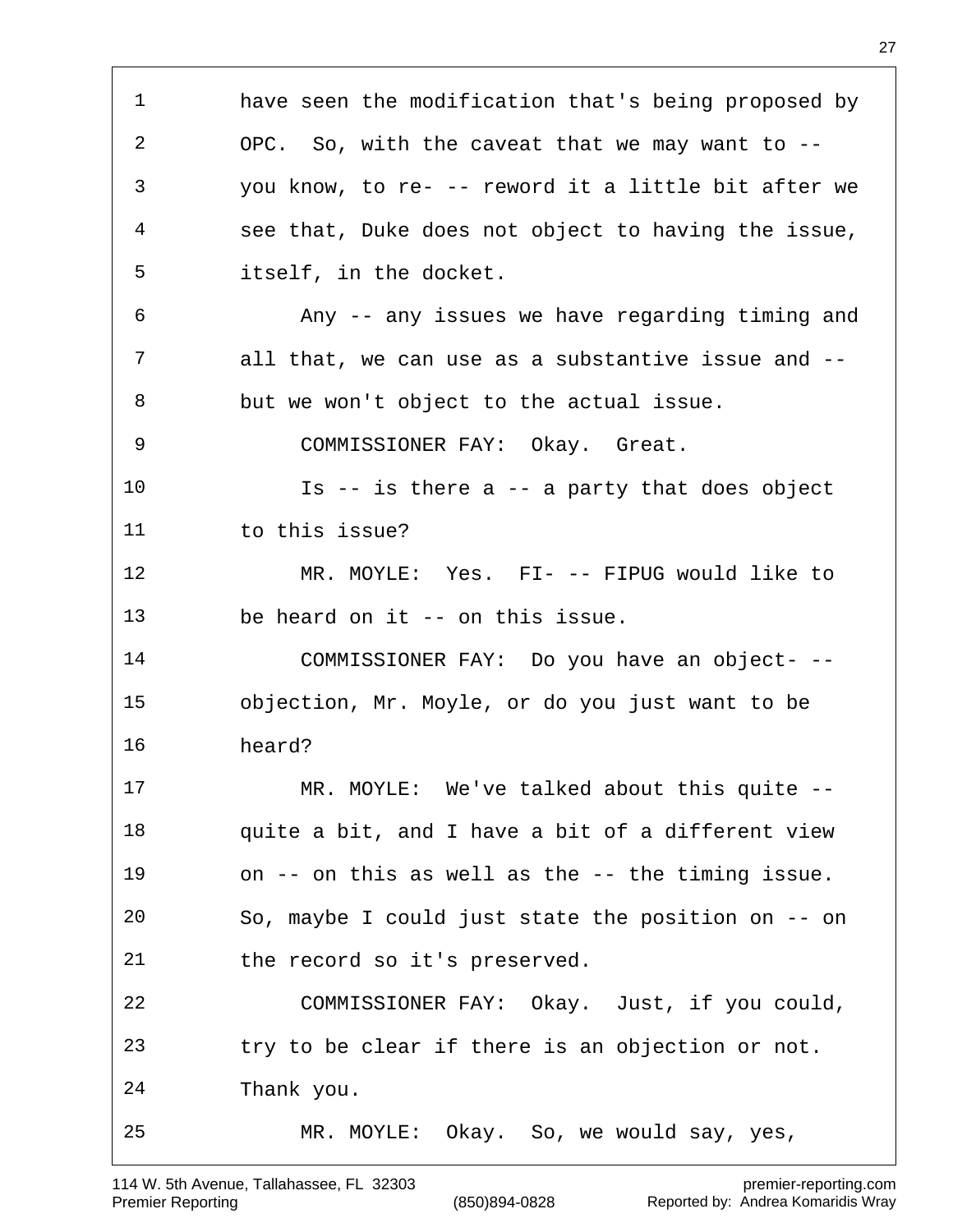there is an objection, for this reason: that the whole Bartow issue is -- is a separate stand-alone case and it has been decided. And it's governed by whatever the law is with respect to what Duke opts to do with this. And so, that would include, you know, the issue about the timing of the appeal.

 I mean, you know, the Commission has already 8 taken action with respect to rendering the order, and there's law on how that gets calculated and counted and, you know, I'm not sure that even a corrective action, you know, would -- would carry 12 the day. I mean, it seems the safer course of action is file it on day 29 as compared to day 30 if there's doubt about that.

 But -- but the whole, you know, approach as to -- as to what the fallout of the order is -- you know, there's process and procedures for how that should be done. And we just -- we just have a view and a belief that whatever that process is should -- should be followed.

 It doesn't need to be immersed and interwoven into a Fuel Clause docket at this point, in our view, and you know, and Duke can take whatever action they -- they view as appropriate, given the final order that has, you know, apparently been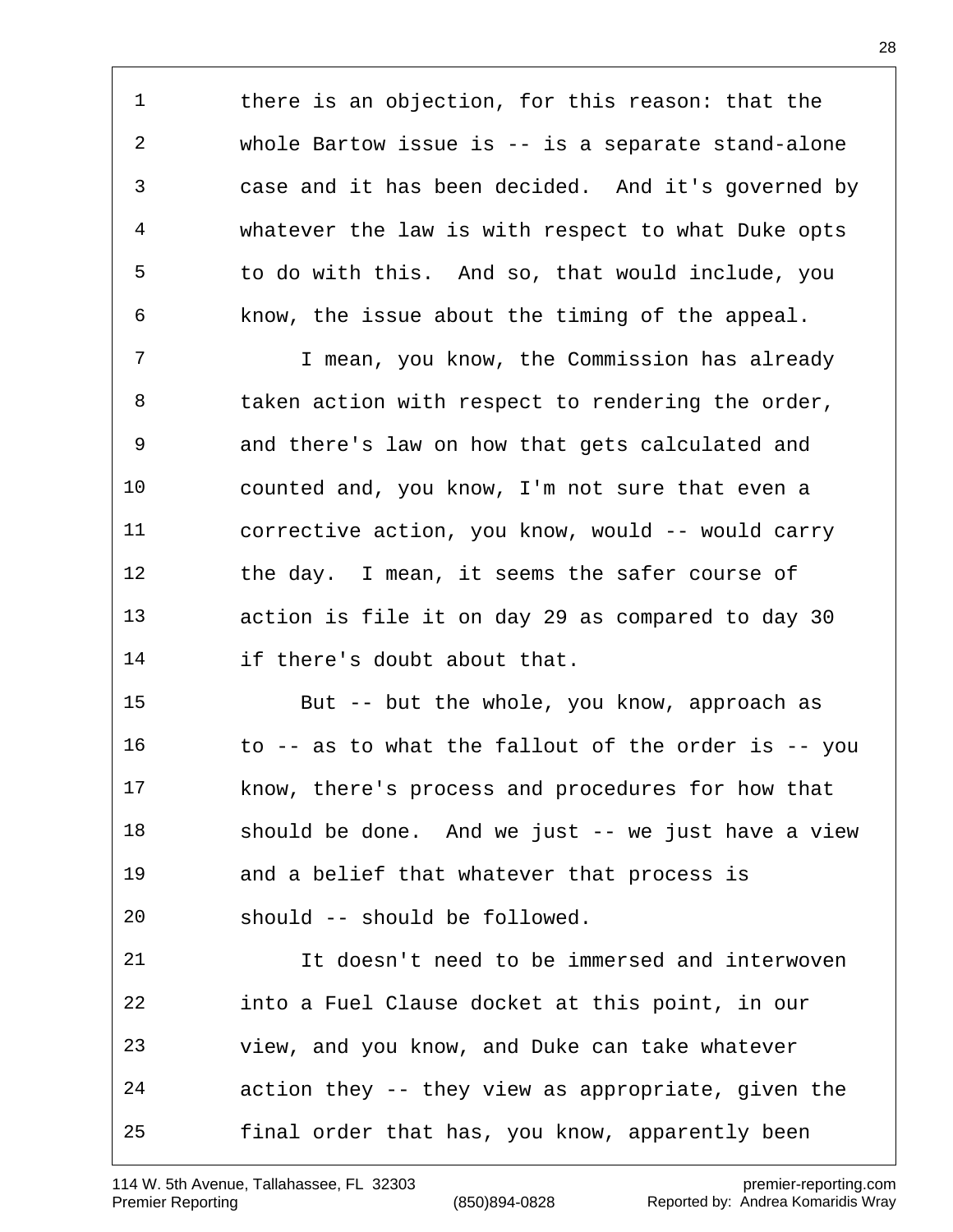entered on the 15th of October. COMMISSIONER FAY: Okay. And PCS Phosphate, you also want to comment? MS. BAKER: Yes. Yes, Commissioner. Thank you. I -- I would agree with FIPUG that we -- we fail to see a need for the separate issue. I think we've addressed the issues in the other issues that are in the docket. And, as Mr. Moyle said, this -- the Commission has already rendered a decision. And that decision should enter into, you know, fallout issues within the body of the normal issues that are in the docket. COMMISSIONER FAY: Okay. And anybody from staff? MS. BROWNLESS: Yes. We have no problem keeping this issue in at this time. The reason 18 that I mentioned the time for appeal and motions for reconsideration are because we have a rule that states, if an appeal is taken and the subject of the appeal would result in a refund on the part by the company, that if the company requests an automatic stay, they would get it. Our real- -- rule is not discretionary in that instance; it is mandatory. And that's the reason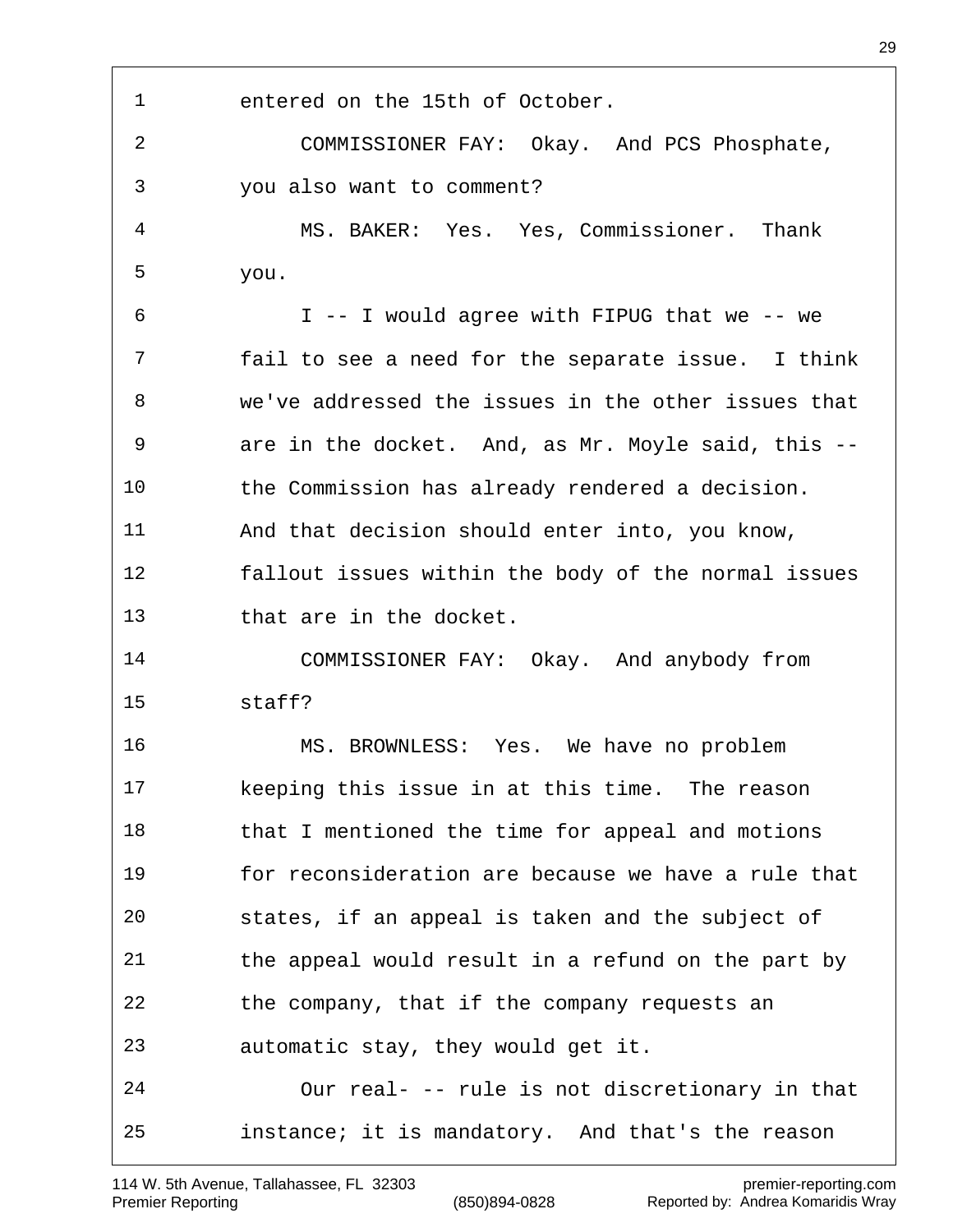1 that I bring it up; however, at this time, since we do not have an appeal, nor a motion for reconsideration, I think it's appropriate to keep the issue in so that we can track -- basically track the results of the Bartow decision. Now, with regard to the language that OPC proposed, it's very brief and I will read it to you. The issue, as they would like to frame it -- and we have no problem with that -- is: What action should be taken in response to the Commission Order No. PSC-2020-0368-FOF-EI regarding the Bartow Unit 4 February 2017 outage? 13 COMMISSIONER FAY: Okay. And -- and what 14 I -- what I would like to do, without getting into too much wordsmith-ing -- so, I appreciate what staff has done, put forward. I do think, just to be clear, that's word-for- word OPC's recommendation of the (unintelligible), correct? Because it sounds like not every party will have OPC's recommendation. MS. BROWNLESS: Well, actually, the parties were provided OPC's language when they reviewed -- when they got OPC's revisions to their draft prehearing order. They may not have realized. COMMISSIONER FAY: Okay. Great. And what you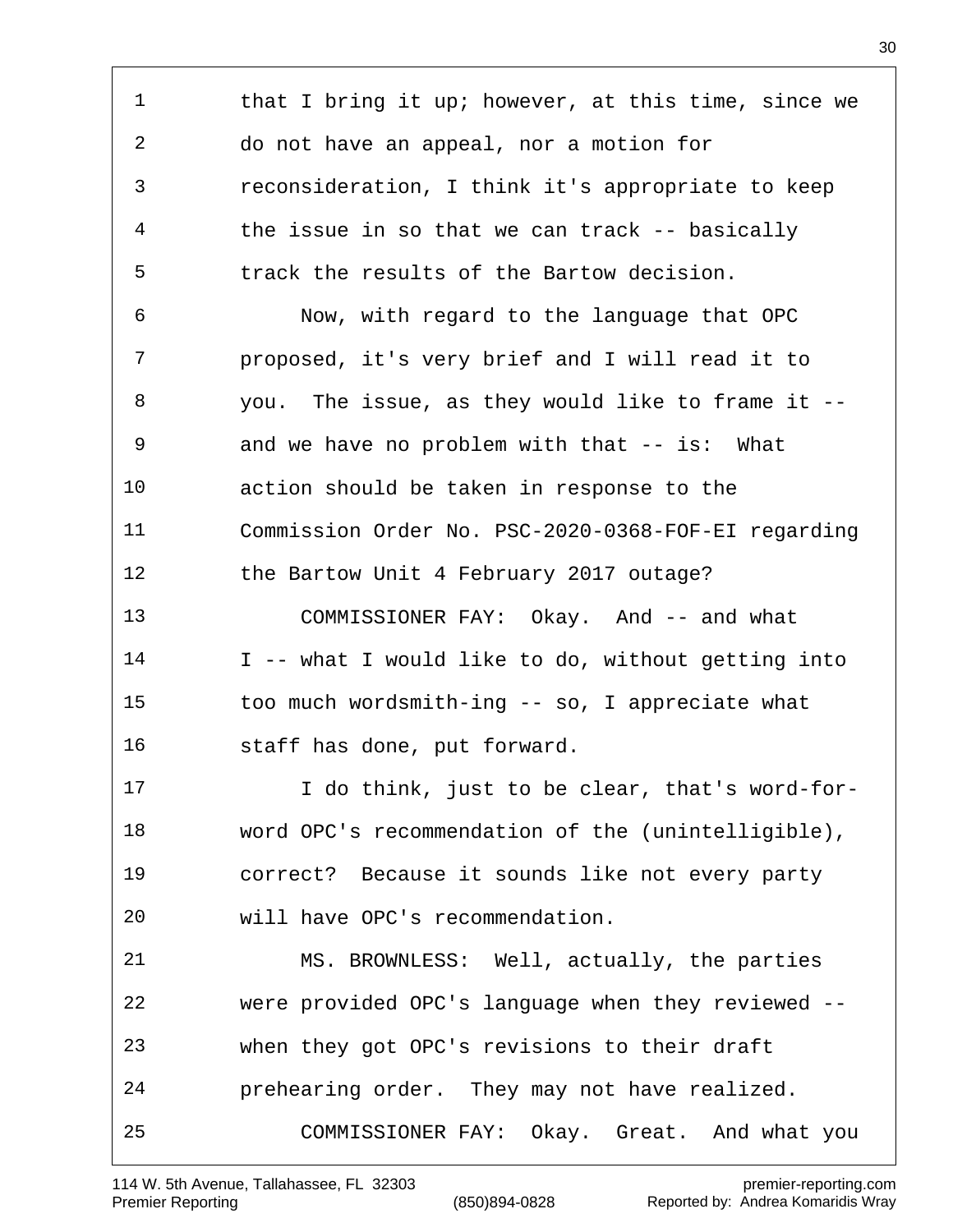read is the -- the word-for-word -- MS. BROWNLESS: Word-for-word, yes. COMMISSIONER FAY: -- word language. Okay. Great. And -- MR. REHWINKEL: Commissioner Fay -- Commissioner Fay? COMMISSIONER FAY: Just so I'm clear -- one second. So, the -- the rule you're speaking of is a specific rule related to a -- a refund, which makes the stay -- 11 MS. BROWNLESS: Yes. 12 COMMISSIONER FAY: -- automatic -- MS. BROWNLESS: Makes the stay mandatory. COMMISSIONER FAY: Okay. Which is a deviation for what normally -- okay. MS. BROWNLESS: Yes. COMMISSIONER FAY: Gotcha. Okay. Go ahead. Mr. Rehwinkel, is that -- is that you speaking up? MR. REHWINKEL: Yes. Yes, Commissioner. Just to be -- be clear, we submitted the language with the order number instead of the reference to the ALJ recommended order. As -- if the or- -- if the issue is going to stay in, we at least wanted the reference to be to the order and not to the judge's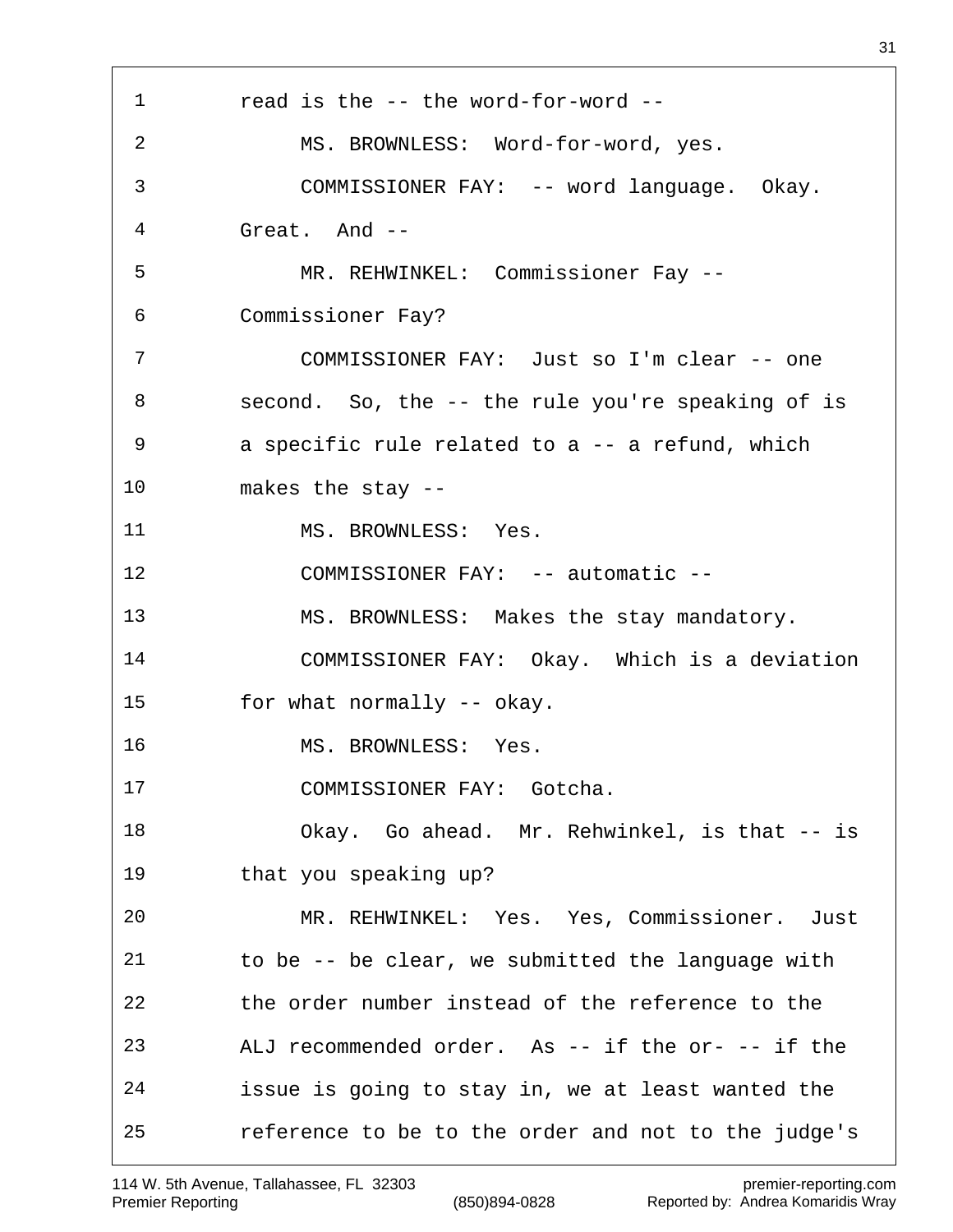recommended order. COMMISSIONER FAY: Okay. MR. REHWINKEL: And we provided a position as well, if that issue stays in. I can say we are fairly agnostic to that issue staying in. We feel like we can address the refund issue -- I think it's in Issue 11; however, that's really -- I -- I'm kind of indifferent about it. I -- I certainly -- I understand and am largely in agreement with my co-counsel on the intervenor's side as far as whether it's truly needed. But we really wanted to make sure the wording was -- was correct, if anything. 14 COMMISSIONER FAY: Okay. Great. Well -- so, hearing from all the parties on this, I'm inclined to leave to it in. I think Ms. Brownless makes a good point. We can't really predict the future on this. So, at this point in time, I -- I'd prefer to leave it in. I don't have any issue with the recommendation -- the recommended language from the Office of Public Counsel that speaks specifically to the order number instead of the DOAH judge's reference. And so, if we could just, as we leave it in, make that correction, Ms. Brownless, to make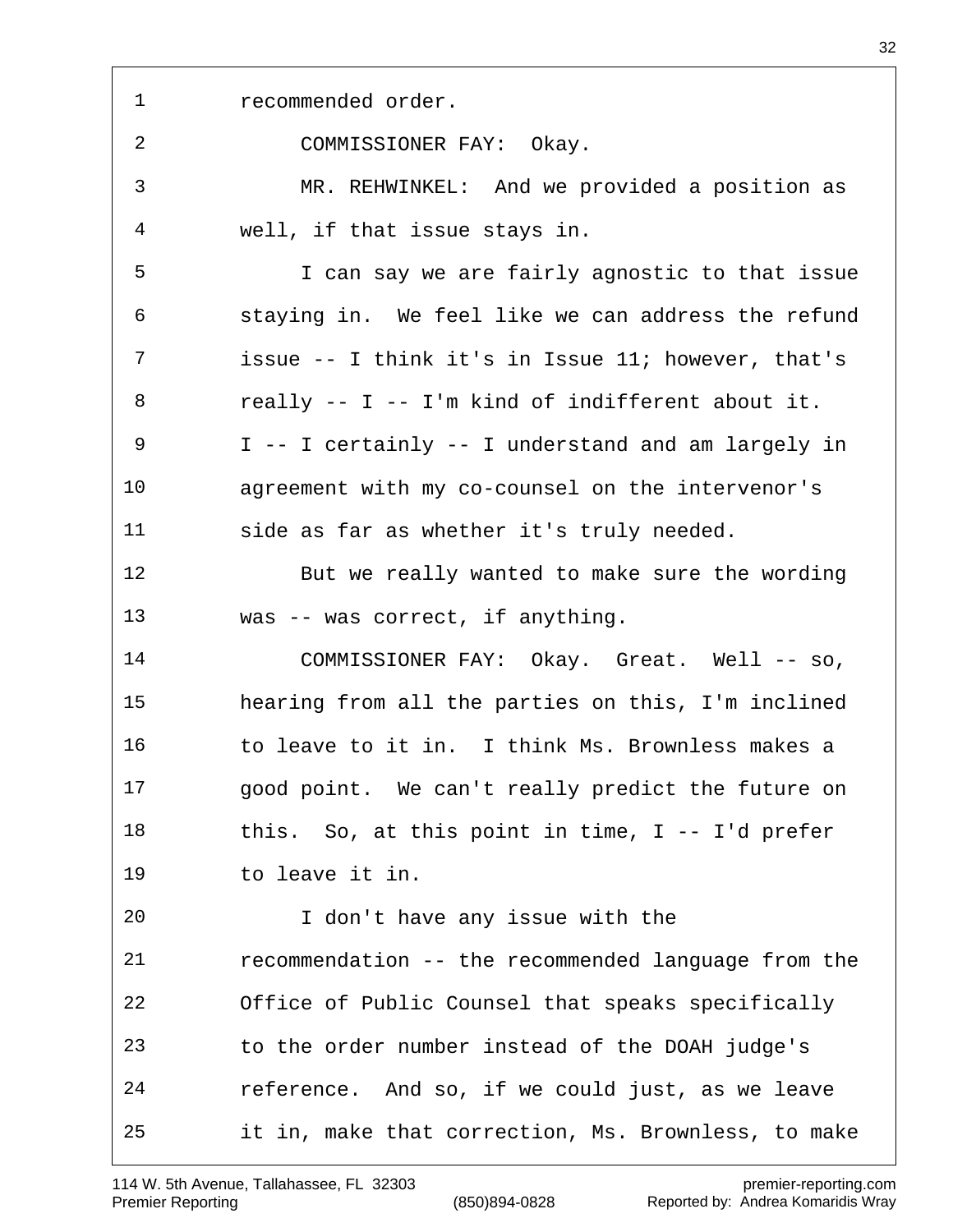sure, when it goes out tomorrow, that that correction is made. With that, do we have any other issues, Ms. Brownless? MS. BROWNLESS: Yes, sir. COMMISSIONER FAY: Go ahead. MS. BROWNLESS: Because you ruled that the issue stays in, DEF will have to provide a position on that issue by close of business tomorrow. COMMISSIONER FAY: Okay. And Duke, can you confirm you -- you've heard that instruction? MR. BERNIER: I did. We will do so. Thank you very much. COMMISSIONER FAY: Okay. Great. Thank you, Ms. Brownless. Anything else? 17 MS. BROWNLESS: No, sir. COMMISSIONER FAY: With that, we'll move on to the exhibit list. MS. BROWNLESS: Staff has prepared a comprehensive exhibit list which includes all prefiled exhibits and also includes exhibits staff wishes to introduce into the record. Staff will work with the parties to determine if there are any objections to the comprehensive exhibit list or any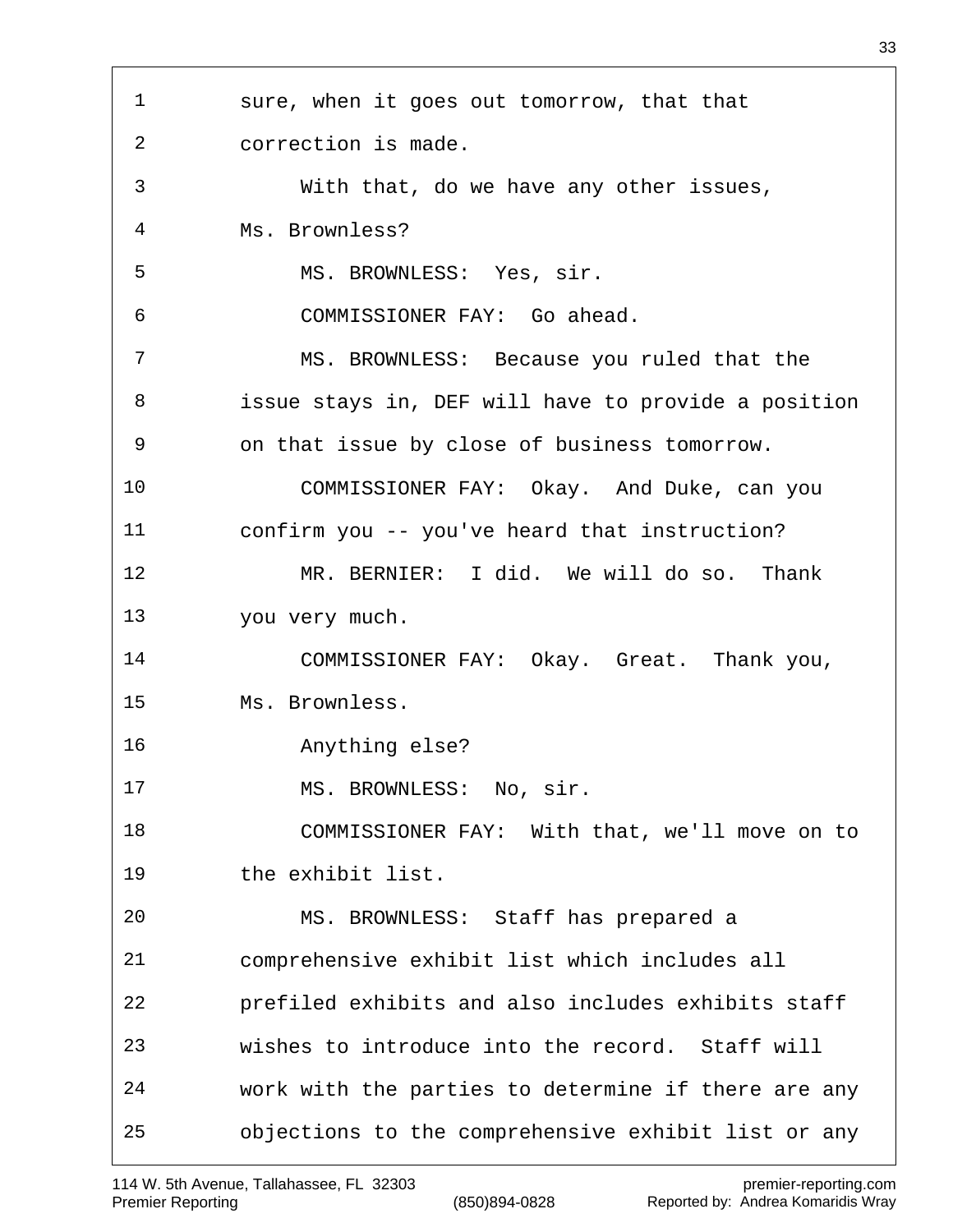of staff's exhibits being entered in -- being entered into the record.

 COMMISSIONER FAY: Okay. Section X, proposed stipulations.

 MS. BROWNLESS: The proposed stipulations for Gulf and TECO are listed in Section VII of the draft prehearing -- Section X, I'm sorry -- of the draft prehearing order. And, as we discussed before, they're subject to OPC's statement defining a Type 2 stipulation.

 Staff will continue to work with all parties to reach stipulations on the outstanding issues. A list of stipulations entered into after the prehearing order is issued will be provided to all parties and the Commissioners prior to the hearing. 16 COMMISSIONER FAY: Thank you.

 Section XI, pending motions, and Section XII, confidentiality orders.

 MS. BROWNLESS: There are no pending mission motions at this time. There are no outstanding confidentiality motions at this time. Orders have been written and are in the process of being issued by (technical interruption).

 COMMISSIONER FAY: Thank you for your work on this.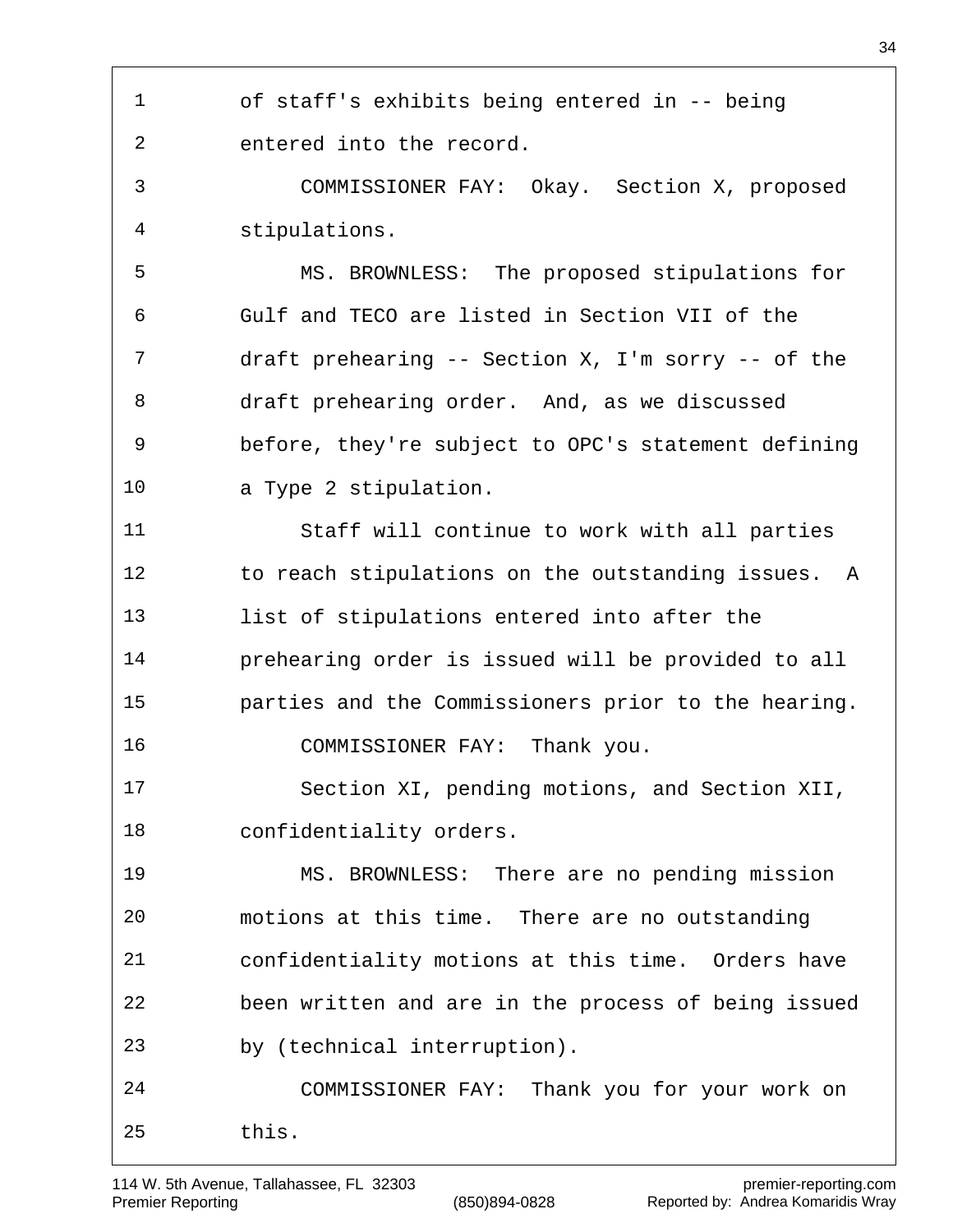Section XIII, the post-hearing procedures. MS. BROWNLESS: Parties agree to waive briefs. The Commission may make a bench decision for this portion of the docket. If briefs are necessary, staff recommends that briefs be no longer than 40 pages. COMMISSIONER FAY: Section XIV, rulings. MS. BROWNLESS: Staff recommends that the prehearing officer make a ruling that opening statements, if any, should not exceed five minutes per party unless any party chooses to waive its opening statement. COMMISSIONER FAY: I would confirm that recommendation. Anything else? MS. BROWNLESS: Lastly, all cross-examination exhibits that a party intends to use at the hearing must be provided to the Commission clerk by close of business on October 27th, 2020, in order to be

processed and made available digital- -- digitally.

 Attachment A to the draft prehearing order explains the process for the parties to follow when providing cross-examination exhibits to the clerk. The exhibits that are prefiled and designated as cross-examination or impeachment exhibits shall not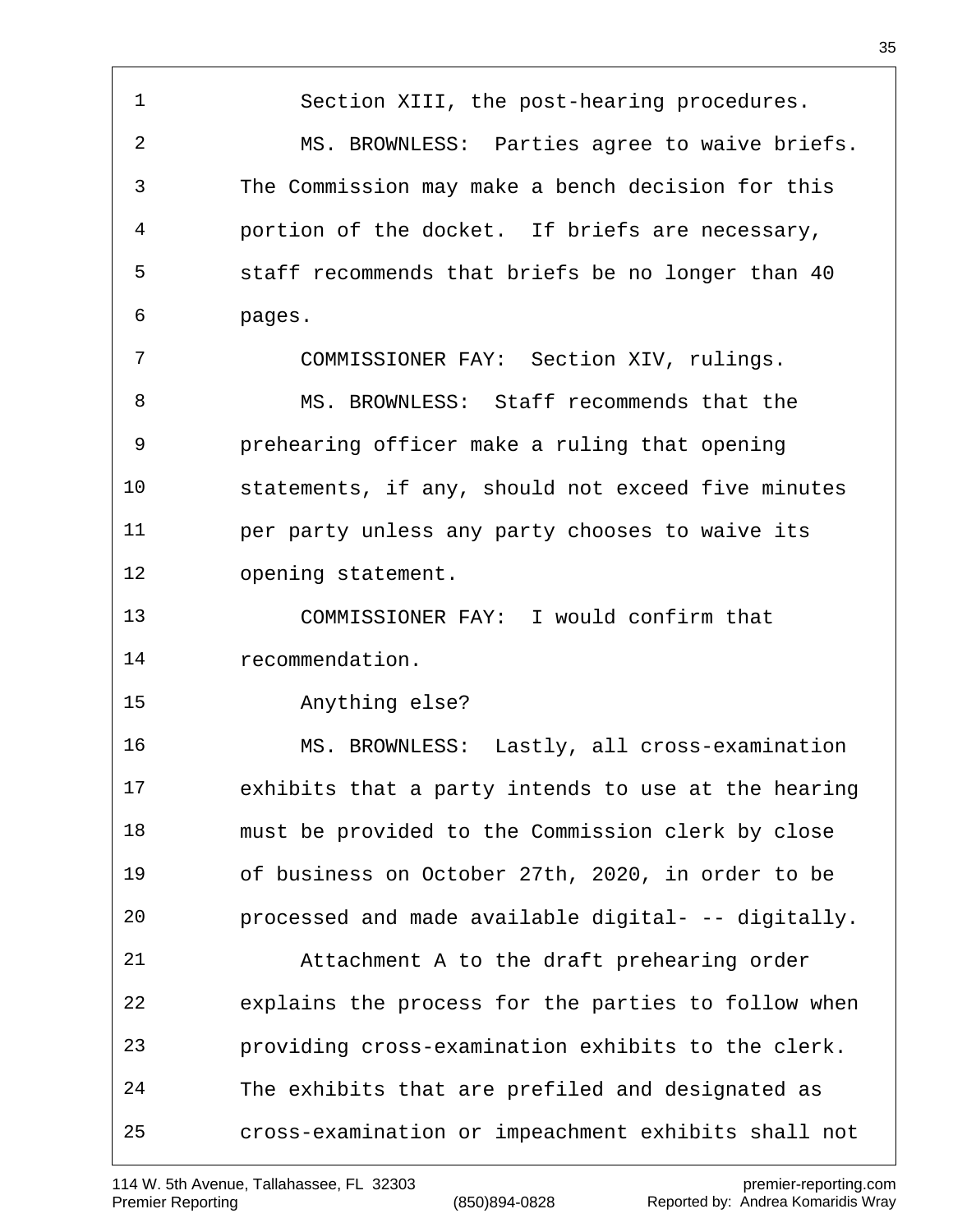| $\mathbf{1}$ | be viewed by opposing witnesses or opposing counsel |
|--------------|-----------------------------------------------------|
| 2            | or otherwise have their contents or identity        |
| 3            | communicated to such witness or counsel.            |
| 4            | COMMISSIONER FAY: Thank you.                        |
| 5            | And any -- any parties have any objections to       |
| 6            | those two rulings?                                  |
| 7            | MR. REHWINKEL: No -- Commissioner Fay, I have       |
| 8            | one.                                                |
| 9            | COMMISSIONER FAY: Yes, Mr. Rehwinkel. Go            |
| 10           | ahead.                                              |
| 11           | MR. REHWINKEL: Really more of a question            |
| 12           | to -- to the Commission and staff. For Witness      |
| 13           | Menendez, I think our only exhibit, cross-          |
| 14           | examination exhibit, is going to be the Bartow      |
| 15           | order. And I think right now it has not been        |
| 16           | redacted, but I could be wrong.                     |
| 17           | MS. BROWNLESS: No, sir.                             |
| 18           | MR. REHWINKEL: And my -- my question is:<br>Is      |
| 19           | there a preference as to whether we actually        |
| 20           | provide that as a -- as an exhibit in the "C" side  |
| 21           | of the cross-examination file or, because the       |
| 22           | Commission takes note -- or official recognition of |
| 23           | its own orders, would you prefer us not to do that? |
| 24           | I'm happy to do it either way. It may be            |
| 25           | easier if people just have the document and can     |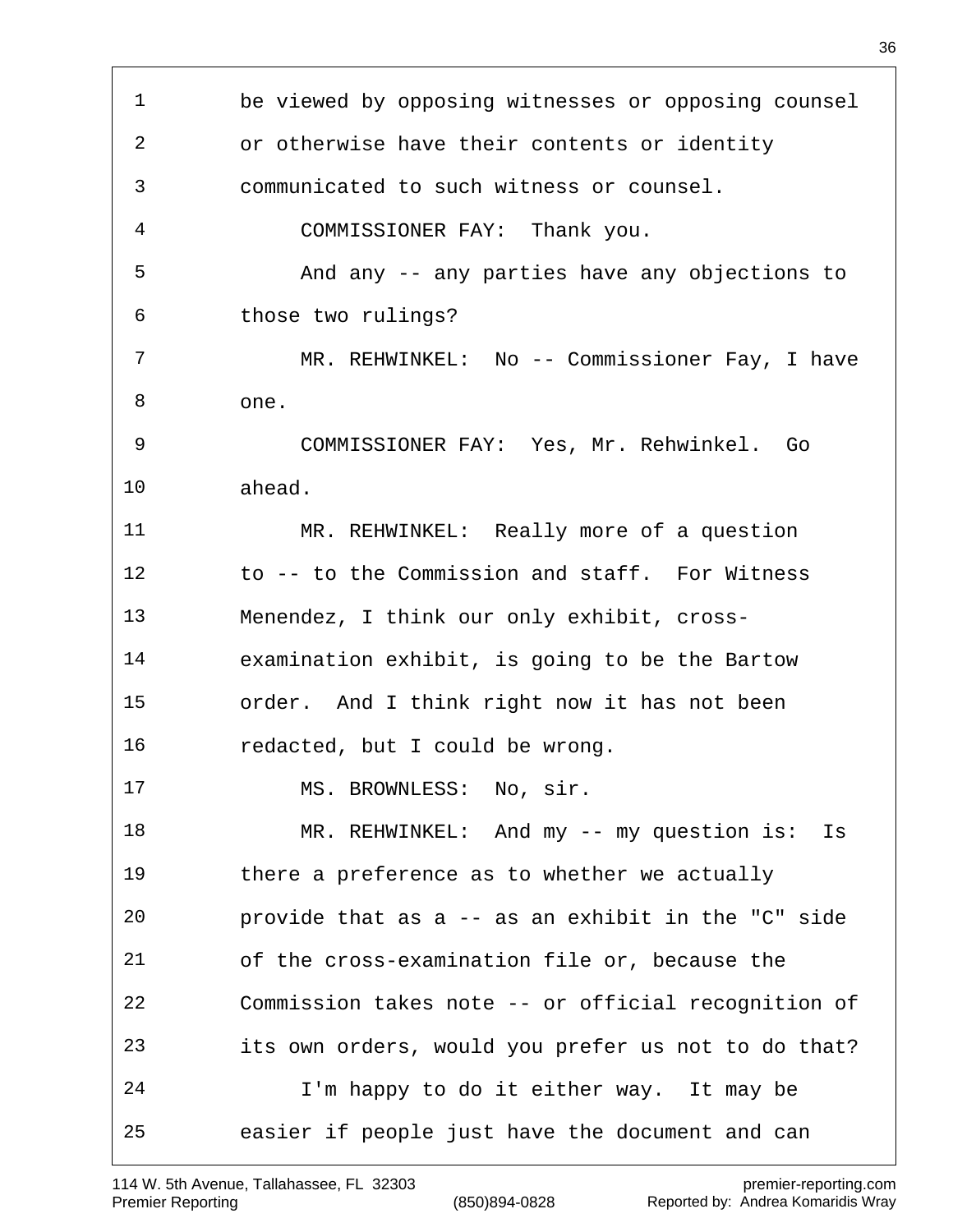access it and reference it, unless there are some other issues with respect to the dissemination of confidential orders to the broader 01 community here.

 COMMISSIONER FAY: Yeah, it's -- it's a good question, Mr. Rehwinkel. I -- as the Commission typically operates, those orders can be included, but because of confidentiality, I want to make sure with our general counsel's office that we get that correct because it's -- it's important to get it done by -- make sure that that is available by October 27th, so the -- have that process, but as far as  $-$ 

 MR. REHWINKEL: I can say this -- if it would facilitate -- I can prepare the exhibit and I -- I can just wait -- you don't necessarily have to answer it on the fly here today. I put that issue out there. We'll be prepared to file it by the end of the day tomorrow or change course as we are advised by the general counsel's office, if that would help. COMMISSIONER FAY: No, that -- that's fine. And I do think it is an issue -- I mean -- an issue

 that needs to get resolved because we want to make sure it's done in a timely manner.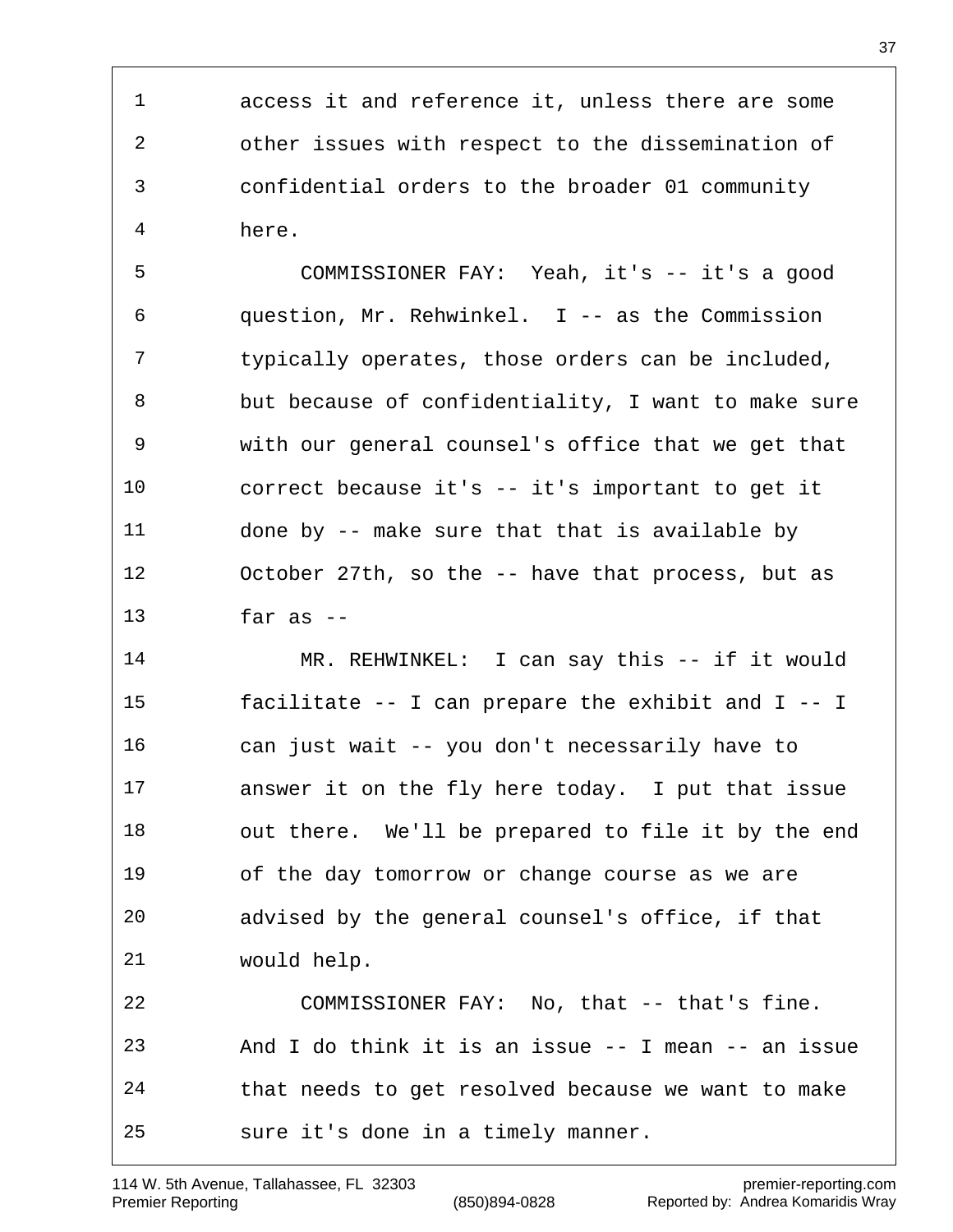So, let me just check with our general counsel's office as to process, ensuring that confidentiality is done properly before just (technical interruption).

 MS. HELTON: Mr. Chairman, normally, our orders -- we have gone on record saying that we will officially recognize all of our orders, but 8 this order, because we are all dealing with this hearing remotely and because a good portion of the order will be redacted and is confidential -- I think, in my mind, the easiest way to go about it would be to have it included as an exhibit and -- and made part of the confidential filing -- I can't remember what we're exactly calling that, but part of the confidential record that everyone will be able to access remotely.

 I think there should probably be a redacted version and a highlighted version.

 COMMISSIONER FAY: Yeah. And, Ms. Brownless, if -- if you could just add to this because I want to make sure that, from my perspective, we don't need to initiate any (technical interruption). MS. BROWNLESS: I think Ms. Helton is correct about having the Office of Public Counsel file it as an exhibit tomorrow and label is as "C" so that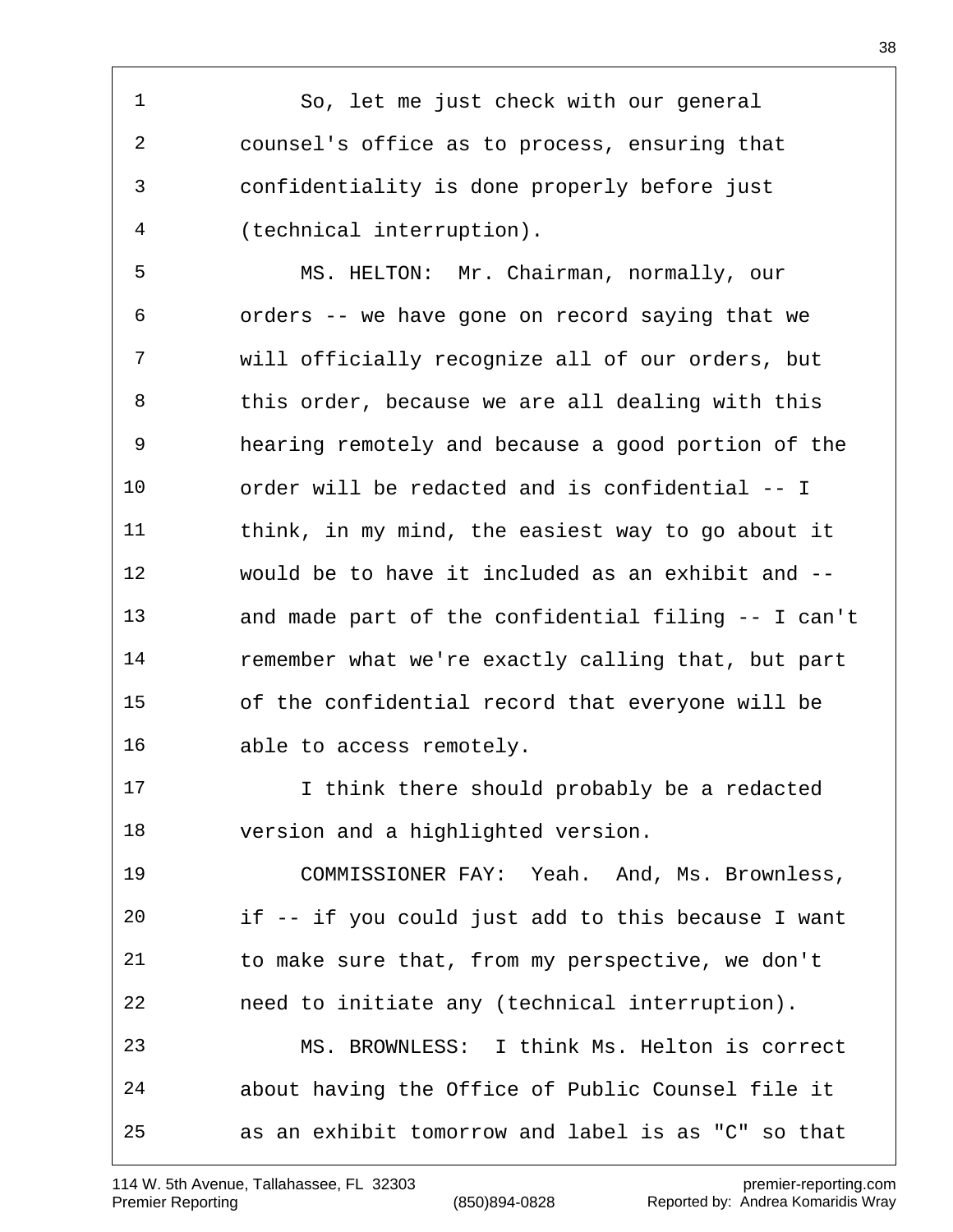the clerk's office knows it goes in "C", in the confidential portion.

 With regard to having a redacted version, the way this has worked in the past is that it is Duke's order. The information that is sought to be confidential belongs to Duke and Duke's third-party contractor. So, Duke has 21 days from the date that the order was entered to file a request for confidentiality and provide a redacted version.

 That being the case, I doubt we will have a redacted version by the date of the hearing.

12 MS. HELTON: Can we ask Mr. Bernier, Mr. Chairman, if they can expedite that redaction? Because I think it would help this hearing tremendously to know exactly what it confidential and what is not confidential.

 COMMISSIONER FAY: Yeah, that's -- that's a fair question. I think, for purposes of ensuring that -- you know, erring on the side that we're -- we're appreciating the proprietary nature and confidentiality of some of that information and that the portions of it do meet the exemptions that are allowed out there.

 Mr. Bernier, what -- what sort of turnaround would you be able to provide that -- that redacted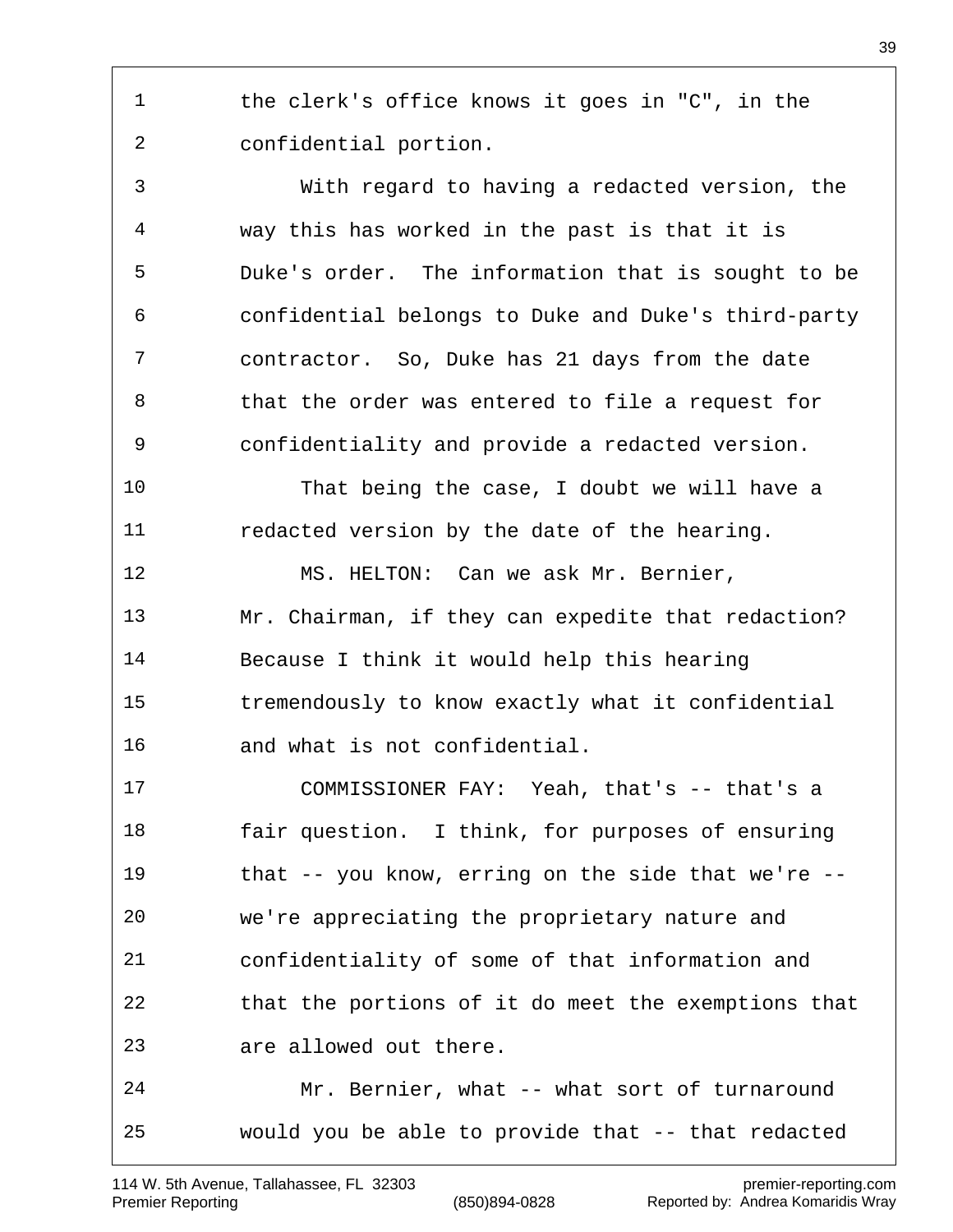order to ensure that the information that's distributed is not unintentionally putting proprietary -- and I know that includes you -- both you and third-party information. So, I want to make sure we get this right. MR. BERNIER: I will work to get it turned around as soon as I can. I know we have already gone through the ALJ's order, which is appended to the Commission's order, and highlighted that and filed for confidentiality previously. I wasn't thinking really that, we needed to do that again -- but if we do, we will go through it. And then I'll take another look through the Commission's actual order as well and make sure that there's nothing there. As far as timing goes, tough turnaround by the end of the day tomorrow. Could I have an additional day on top of that to get that done? COMMISSIONER FAY: Yeah. And, Mr. Bernier, just to be clear, I think what Office of Public Counsel has stated with -- with some clarity is that they would be referencing the order specifically out of the Commission and not the DOAH judge's order. And so, I think the significance would be that we would need to make sure the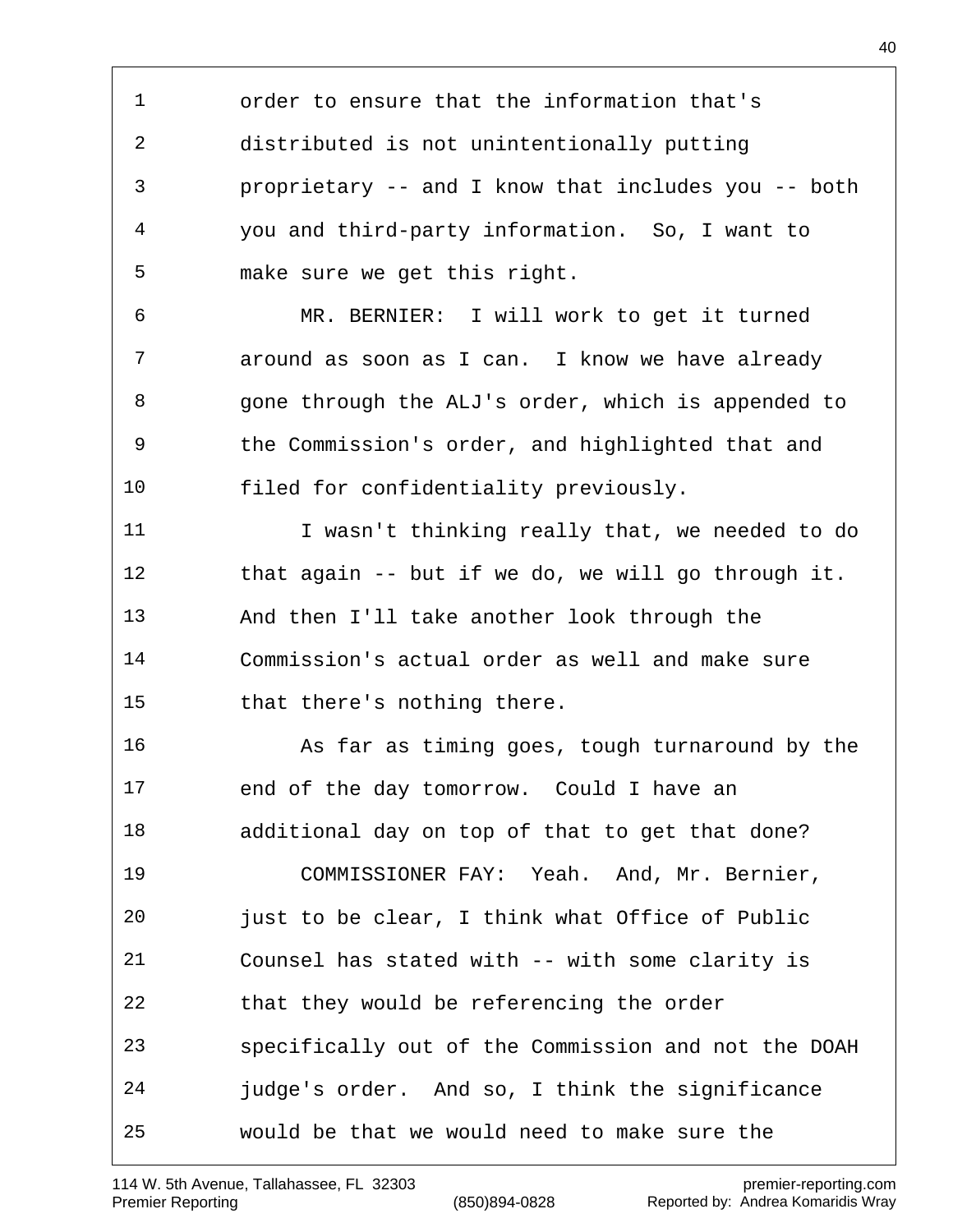Commission order has been redacted. MR. BERNIER: Yes, sir, will do. COMMISSIONER FAY: Great. Thank you. MR. REHWINKEL: Commissioner, if I could offer this, we're happy -- I'm not sure exactly how the -- the -- the partitioning of that file goes, but assumedly, only staff, Duke, OPC, FIPUG, and PCS should be able to access that order if we upload the unredacted version. I don't know if others could get to it, but to avoid any possibility that there's a problem there, 12 I would be happy to -- if it's okay with you -- because I don't -- I don't think we're going to have a significant -- well, that's the only exhibit we're going to have there. We might have two others for FPL. We're going to have a very small number of exhibits to upload, and there have been no glitches that I'm aware of in that. If it could be accommodated that we can wait for the Duke order -- I'm happy to file the FPL stuff tomorrow, as planned. If we can wait until we get a redacted order, I would be happy to file the redacted order and not have to put confidentiality at issue at all, if -- COMMISSIONER FAY: Okay. Yeah, and I think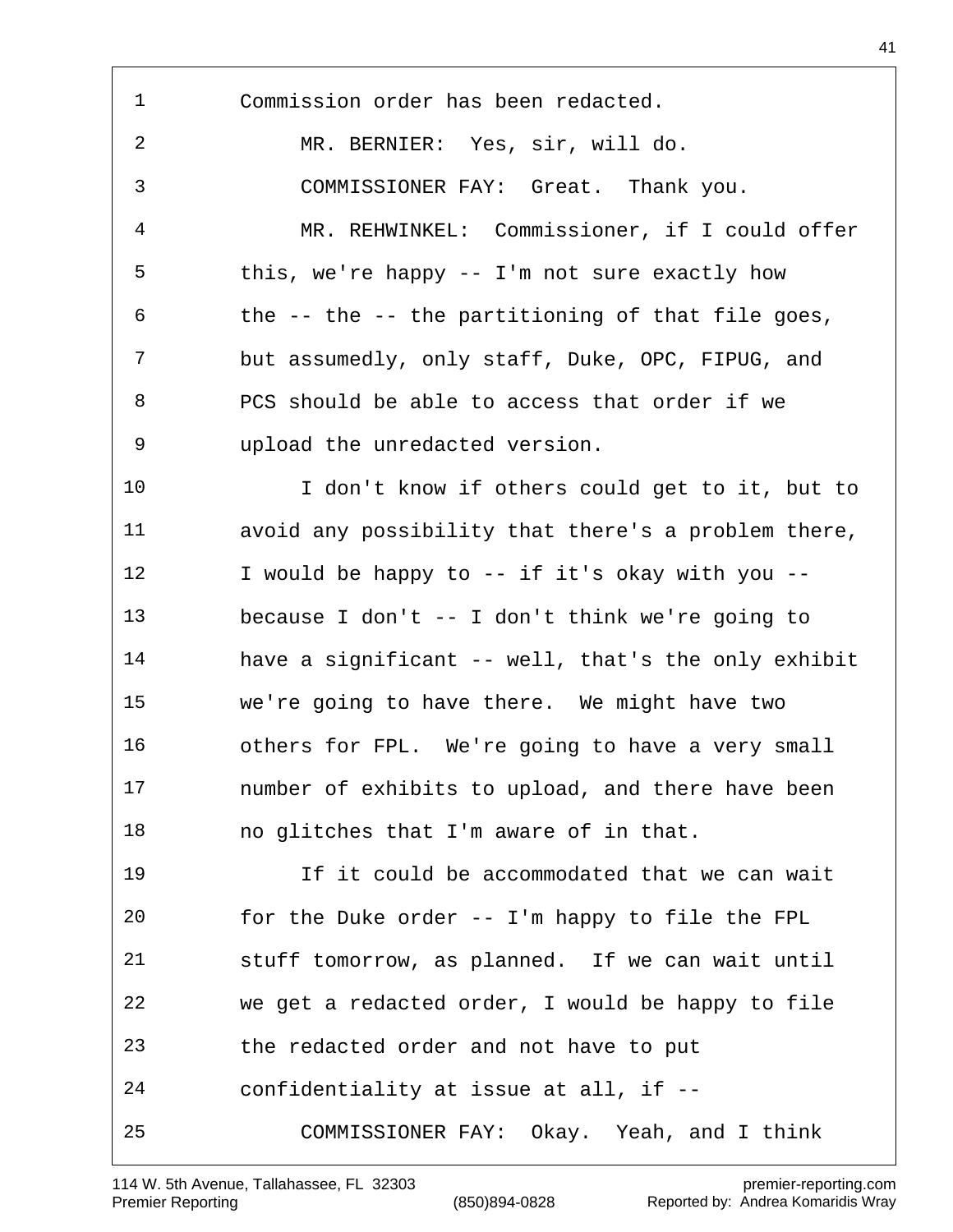1 that would be the -- be the goal here for the other two that you're speaking of. You're stating you'll file those by close of business tomorrow for the cross exhibits? MR. REHWINKEL: Yes. COMMISSIONER FAY: Okay. Great. And so, then specifically to the Duke redacted, you're -- to your point, it's a resolution, if they're able to provide that information by the close of business tomorrow, to have it filed? 11 MR. REHWINKEL: I'll -- whenever they redact it, I'll file it as an exhibit if we can get some leeway to file it after your -- your deadline. I don't think it's a logistical problem -- COMMISSIONER FAY: Okay. MR. REHWINKEL: -- with this one document if -- if we have to wait a day or two extra. 18 COMMISSIONER FAY: No, I -- I understand. I just -- MR. REHWINKEL: But I -- I don't want to presume that. COMMISSIONER FAY: Yeah, Mr. Rehwinkel, I want to make sure we stick on that time line. So, Ms. Brownless, what would be -- as far as presenting that redacted document to the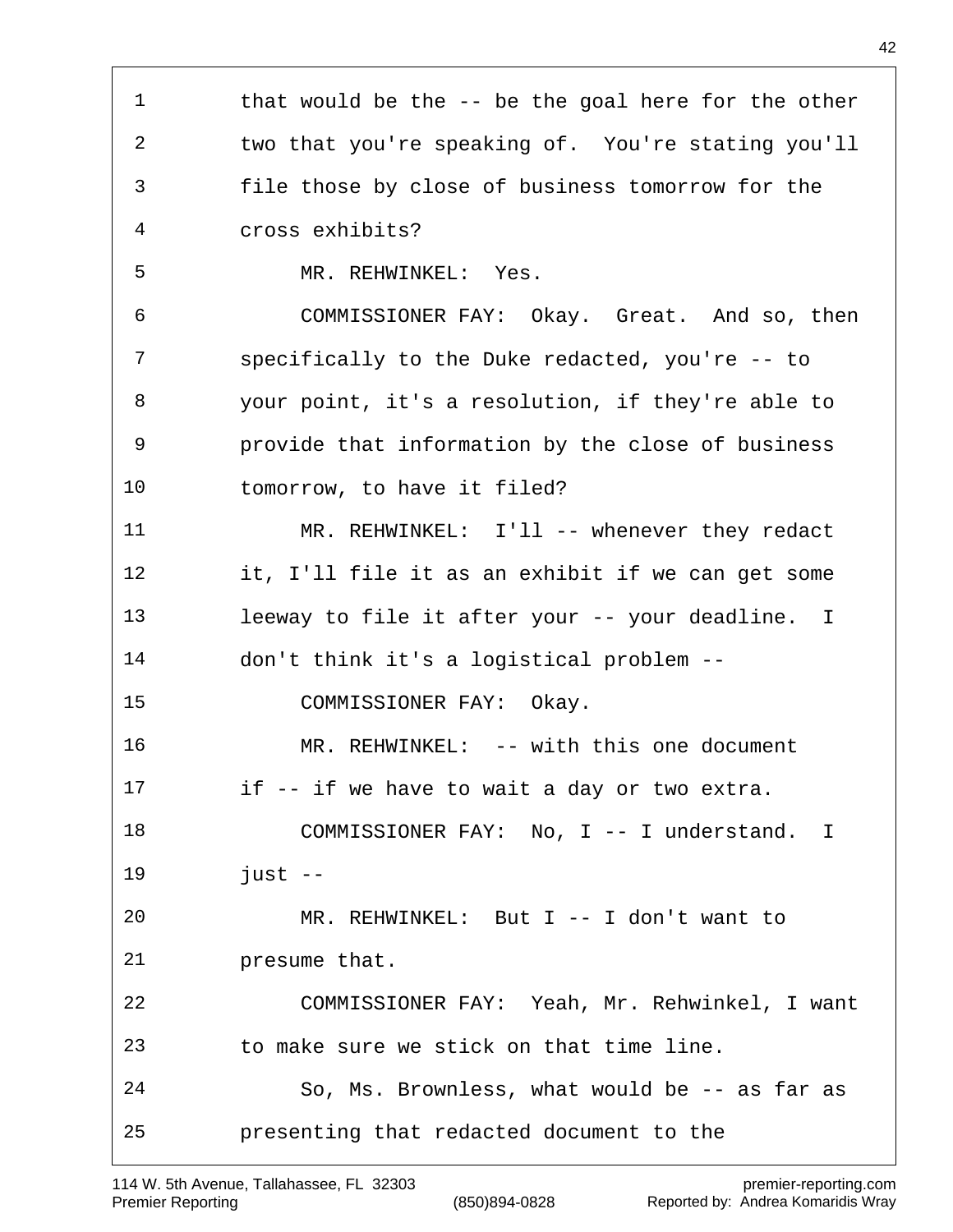Commission, what would be the alternative to that, to make sure (technical interruption)? MS. BROWNLESS: What we would like, in order to get the exhibits together for the hearing, we would like OPC to file the -- our order confidentially tomorrow, and then -- MR. REHWINKEL: Okay. Will do. 8 MS. BROWNLESS: That works best procedurally for us processing the materials. COMMISSIONER FAY: Okay. Which would only be accessible to the current parties. 12 MS. BROWNLESS: Exactly. COMMISSIONER FAY: Right. Okay. 14 MR. REHWINKEL: Okay. COMMISSIONER FAY: That -- that's fine with me, Mr. Rehwinkel. Is that okay with you? MR. REHWINKEL: Yes, sir. And I apologize for the diversion on this, but I just wanted to be clear on it. And I'm happy. COMMISSIONER FAY: No, I appreciate that. I have all these -- these clause dockets and -- and there would be accusations that it went way too smoothly. So, I appreciate you throwing in a little -- a little wrinkle there at the end, but I think we have it resolved.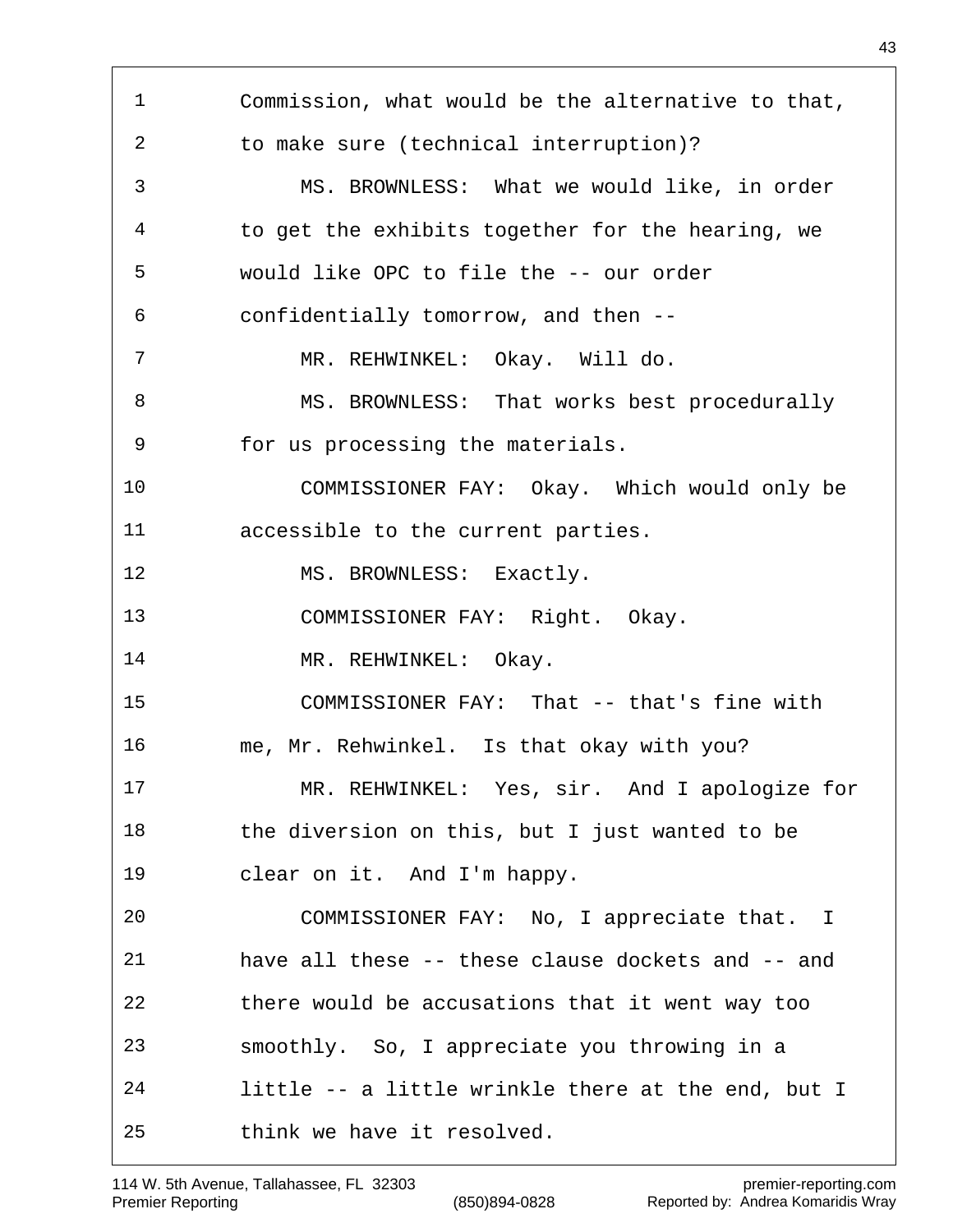1 Mr. Bernier, is that sufficient for you? MR. BERNIER: Yes, sir, we will get it done. COMMISSIONER FAY: Great. Thank you. MS. BAKER: And Commissioner Fay, this is Laura Baker for PCS. I just wanted to echo and say, you know, if we use the exhibit, we could use the redacted version. So, we wouldn't need the confidential version if -- you know, if you can take it out and have it not be an issue, then we wouldn't have any objections to that. We -- we would be fine with the redacted version to work from. COMMISSIONER FAY: Okay. Great. Thank you. Any other matters from the parties? MR. MOYLE: I -- I have one -- just kind of a process question, along the lines of what has been discussed, but it seems to me that -- that we're positioned now to have an issue that relates to the Bartow docket and the refund being decided in the Fuel Clause docket. So, for the purposes of making sure that the record in the Bartow docket is clear, I was wondering whether staff has given thought as to what, you know, will be dual -- dual filings in the -- in the Bartow docket to reflect, you know,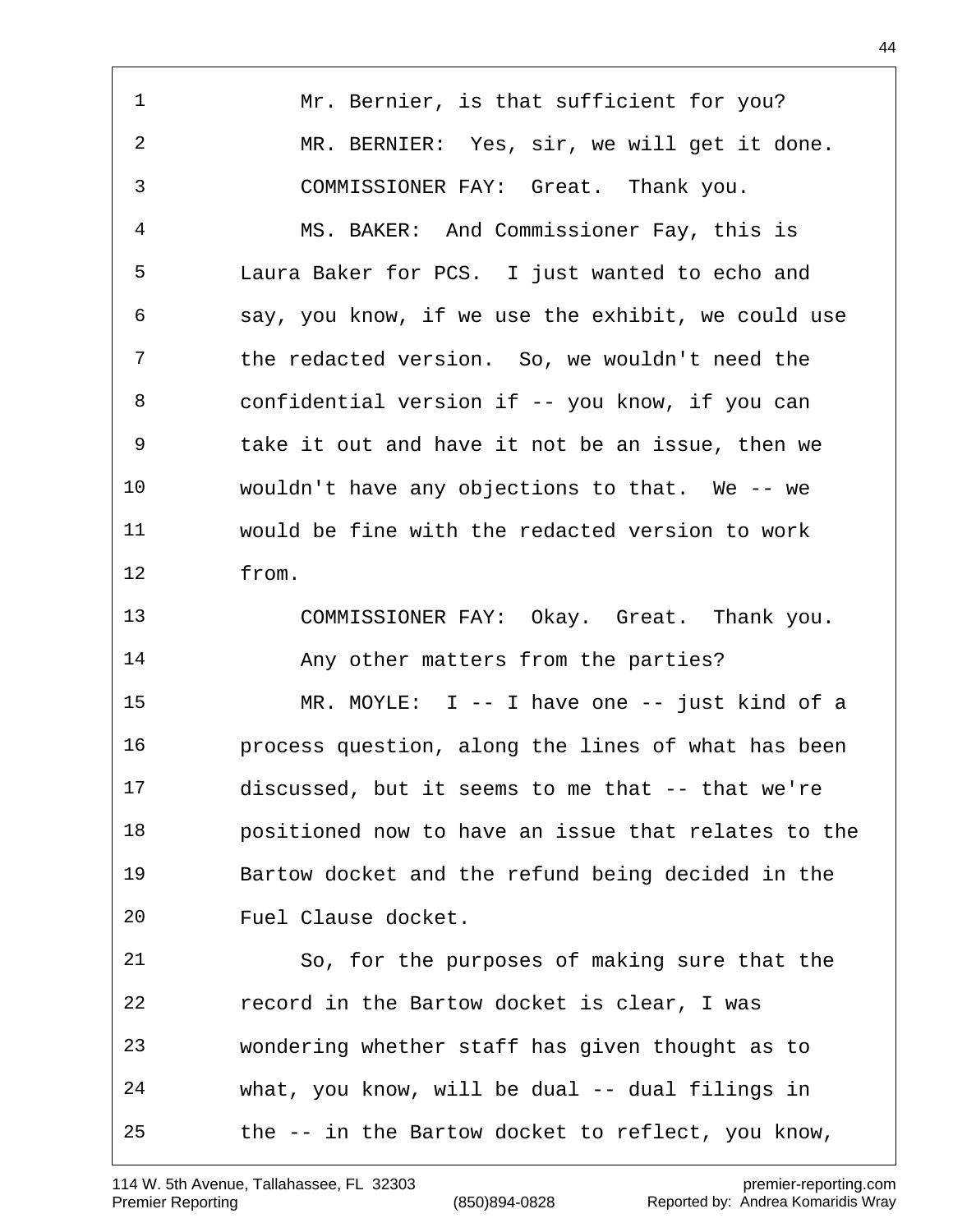what's happening with respect to this issue because the issue is now going to be, you know, decided in the fuel docket, it sounds to me. So, I just want to -- was curious about how that record will be preserved. And it seems, just upon initial thought, that maybe also filing actions that are taken with respect to this refund issue probably makes sense to put them in the 9 Bartow docket as -- as well. COMMISSIONER FAY: Yeah, Mr. Moyle, I'll get clarification from -- from our staff on that to make sure we're -- we're in the right posture. That seems like a separate operation (technical interruption) issues if you don't know exactly what the future will hold on that, but let me -- Ms. Brownless, do you have any comments on that before we close -- MS. BROWNLESS: Yes. Mr. Moyle, this -- this fuel docket is not deciding anything with regard to the Bartow case. The Bartow docket is one that was conducted by Judge Stevenson, is complete, and there is a final order for that decision. Okay. So, that's marching along in its own procedural posture. The only thing we are doing here in the Fuel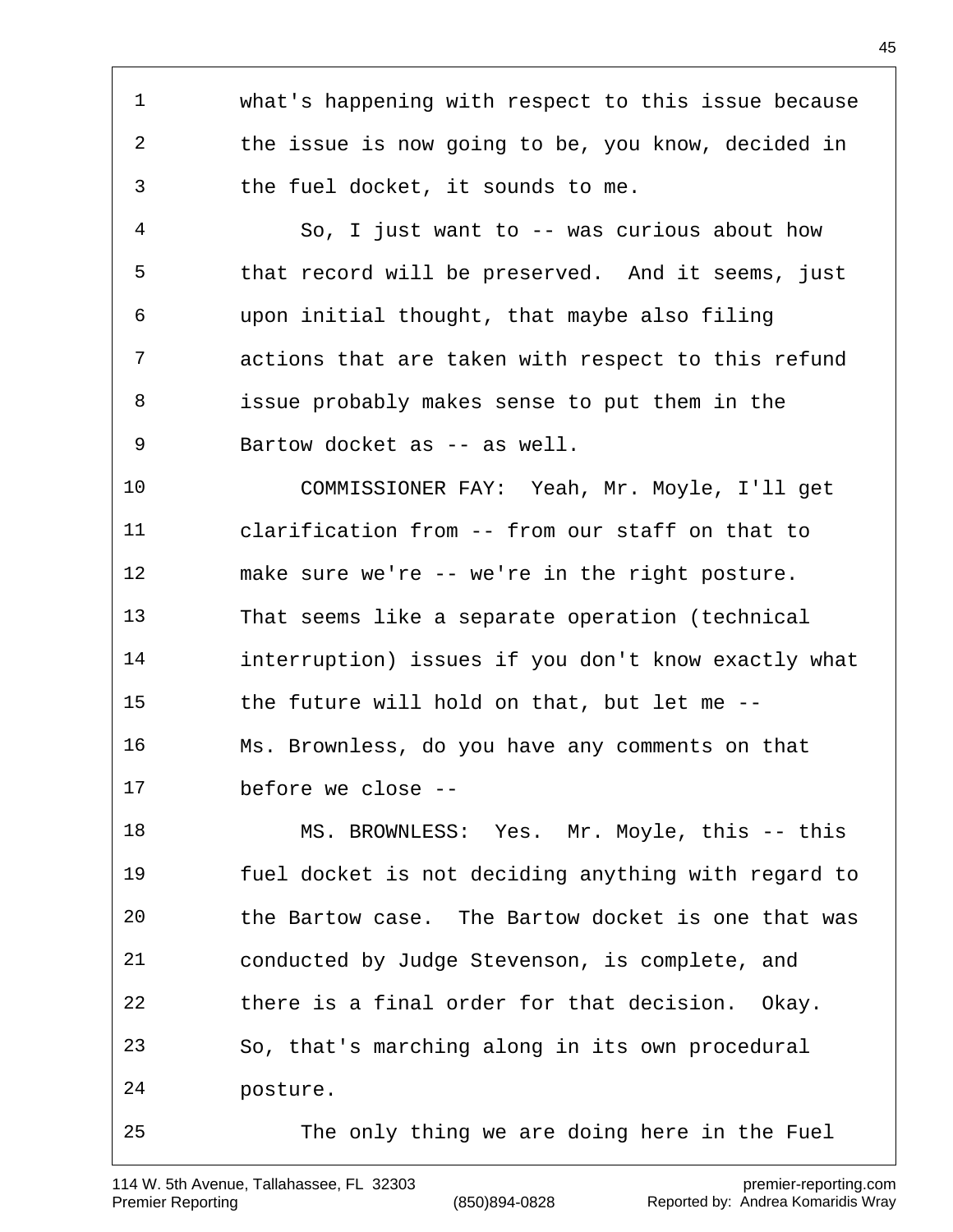Clause is talking about the timing of the refund. Okay. Will the refund be done this year or the -- will the refund be done next year. If there is an appeal filed and the appeal is pending, then, obviously, we have to wait and decide whether a refund will be made based upon the outcome of the appeal. So, we're not combining the docket. All we're talking about here is where the 16-million bucks gets refunded or not refunded. It has nothing to do with the underlying merits (technical interruption). COMMISSIONER FAY: Mr. Moyle, your -- your point is taken. For the record, I appreciate it. I do think this can be moved forward without concerns for that. I -- I see where you're coming from, but I think, from a clause perspective and (unintelligible) perspective, we're -- MR. MOYLE: No, I appreciate it. I mean, we -- we take the view that the 16 million is material. We would rather have it sooner than later and -- so, anyway, but I think -- I think we understand -- COMMISSIONER FAY: Okay. MR. MOYLE: -- that so -- so, thank you for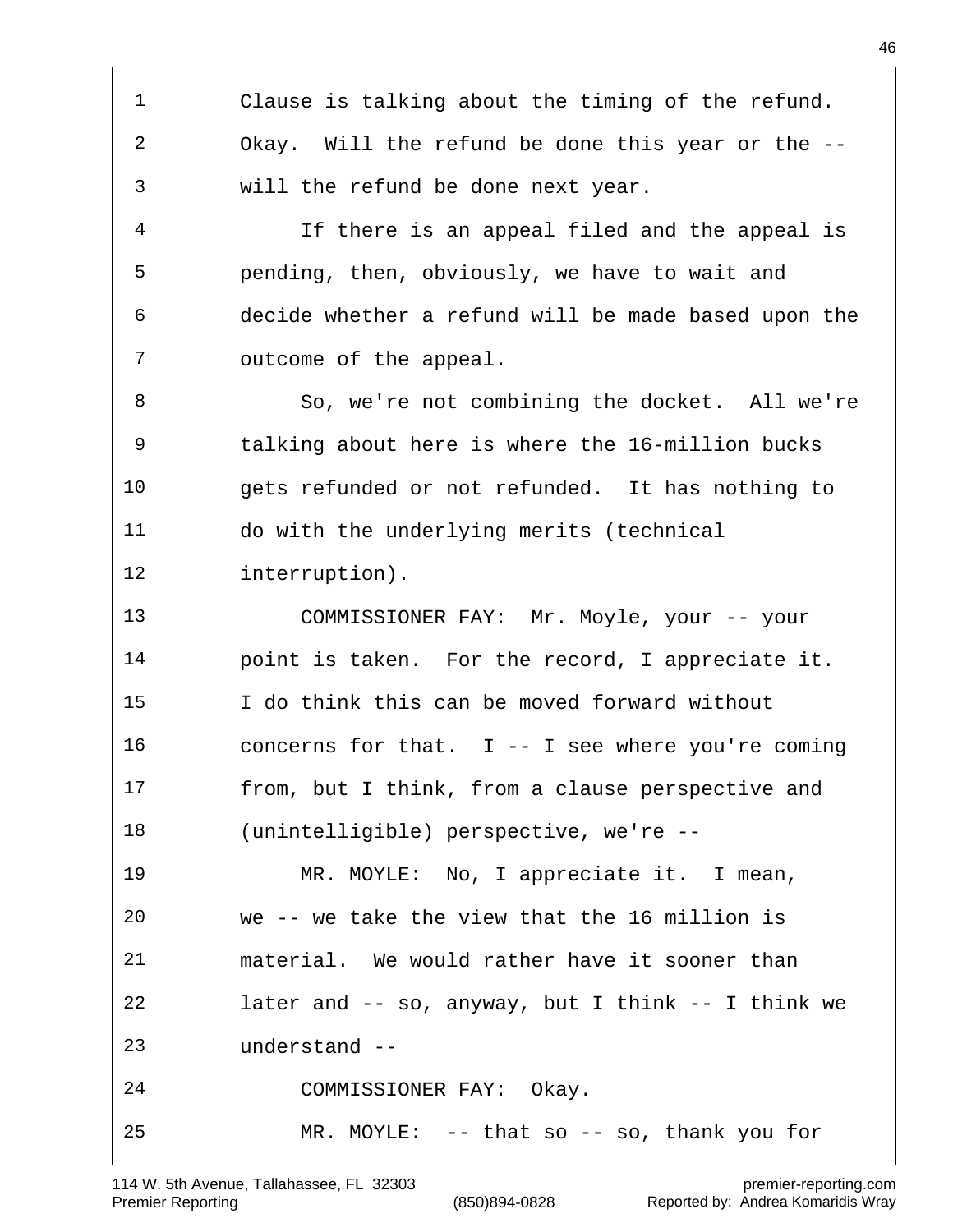| $\mathbf{1}$   | letting me make that point.                       |
|----------------|---------------------------------------------------|
|                |                                                   |
| $\overline{2}$ | COMMISSIONER FAY: Sure. No problem.               |
| 3              | Any other matters, I guess, Ms. Brownless,        |
| $\overline{4}$ | that we need to address?                          |
| 5              | MS. BROWNLESS: No, sir. Thank you.                |
| 6              | COMMISSIONER FAY: Okay. With that, we will        |
| 7              | conclude the 01 docket, which also concludes this |
| 8              | prehearing conference.                            |
| 9              | Thank you. We're adjourned.                       |
| 10             | (Whereupon, the proceedings concluded at 2:52     |
| 11             | $p.m.$ )                                          |
| 12             |                                                   |
| 13             |                                                   |
| 14             |                                                   |
| 15             |                                                   |
| 16             |                                                   |
| $17$           |                                                   |
| $18\,$         |                                                   |
| 19             |                                                   |
| 20             |                                                   |
| $21\,$         |                                                   |
| 22             |                                                   |
| 23             |                                                   |
| $2\sqrt{4}$    |                                                   |
| 25             |                                                   |
|                |                                                   |